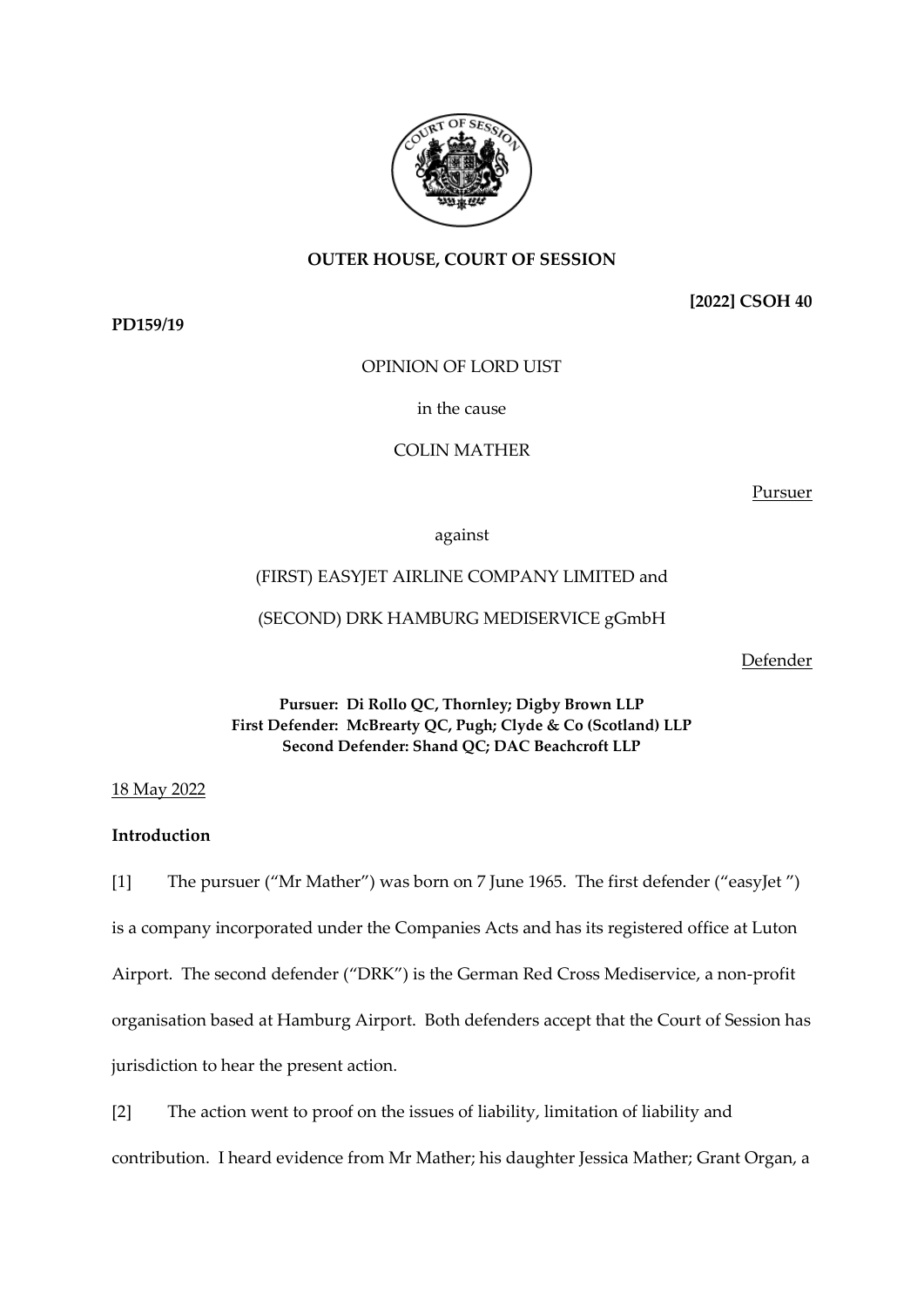consultant in aviation risk and safety management; Celine McGuigan, easyJet ground customers operations manager at Luton Airport; Dr Petra Schaaff, a German lawyer based in Hamburg with a special interest in private international law; Katherine Howells, an English barrister with a special interest in private international and travel law; Michael Nkrumah, an English barrister specialising in travel law; Frank Kohlstadt, Head of the German Red Cross at Hamburg Airport; and Marcel Hohagen, a German lawyer based in Cologne.

### **The accident**

[3] As a result of injuries suffered in an accident in 2009 Mr Mather was rendered an incomplete T3 paraplegic. Despite that he continued to lead an active life and resumed employment as a project manager and latterly as a self-employed consultant. By May 2017 his work took him abroad almost continuously and he was a regular air traveller. He travelled often from Edinburgh to Hamburg. He booked seat 3D on the easyJet flight EZY 6931 from Edinburgh to Hamburg on 15 May 2017, due to depart from Edinburgh at 18:55. When he booked his flight online he notified easyJet that he required special assistance to embark and disembark the aircraft as he used a wheelchair. At the same time he booked his return flight from Hamburg to Edinburgh for 1 June 2017 at 17:10. Article 29 of the Terms and Conditions, headed "Choice of Law and Jurisdiction", provided as follows:

"Unless otherwise provided by the Convention or any applicable law, government regulations, orders or requirements;

- These Terms and Conditions and any carriage which We agree to provide You with (in respect of Yourself and/or Your Baggage) shall be governed by the law of England and Wales; and
- Any dispute between You and Us concerning or arising out of such carriage in any way whatsoever shall be subject to the non-exclusive jurisdiction of the courts of England and Wales. 'Non exclusive jurisdiction' means that you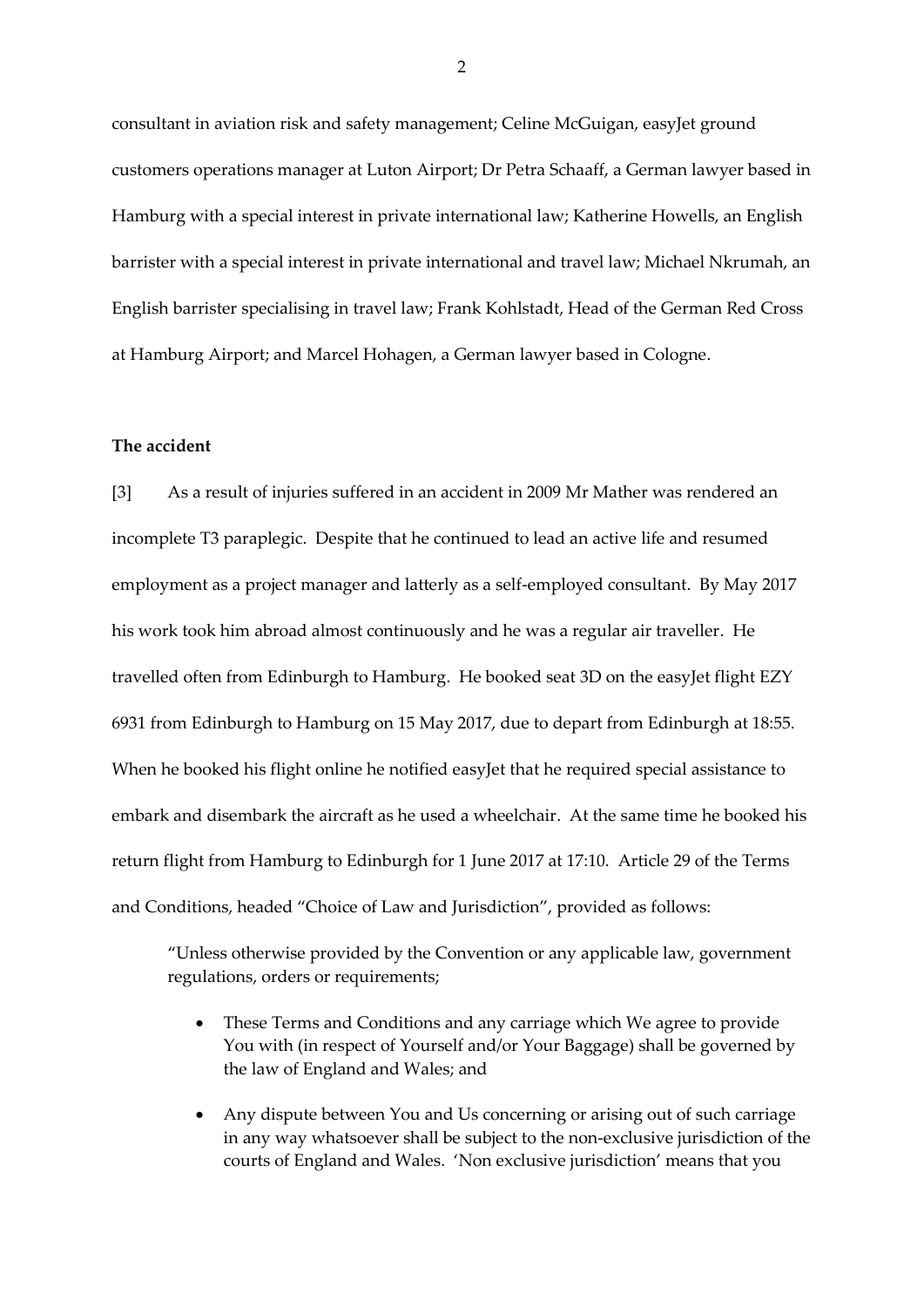may bring a claim against easyJet in a jurisdiction outside the courts of England and Wales."

: Article 12.3.6 provided as follows:

"The provision of assistance through the airport, onto the aircraft, off the aircraft and through the arrivals process at the destination is the responsibility of the relevant Airport Authority."

"Airport Authority" was defined as "the owner and/or operator of an airport at which easyJet operates".

[4] Mr Mather boarded the aircraft in Edinburgh with assistance and without incident. He had his own wheelchair with him. It was in the hold with special tags on it. He was seated in seat 3A. The flight was late in arriving at Hamburg Airport and there was a delay in awaiting assistance personnel to help him out of the aircraft. He was provided by the two assistance personnel with a narrow aisle chair to get from his seat to the door of the aircraft. As his wheelchair was then still in the hold and not available he was transferred by the two assistance personnel to an airport wheelchair at the door of the aircraft. He had his wheelchair cushion and his cabin bag on his lap. One of the assistance personnel pushed the wheelchair between 10 and 20 metres up the ramp of the air bridge towards the terminal building. Mr Mather thought he was being pushed quite briskly. The next thing he was aware of was the wheelchair stopping very abruptly and he landed on his legs on the marble floor just inside the threshold of the airport building. As a result he sustained compound fractures to both legs below knee level. The accident was caused by the front wheels of the wheelchair hitting the raised edge at the point where the air bridge joined the airport building, formed by a narrow metal ramp at the join between the higher and lower floor levels.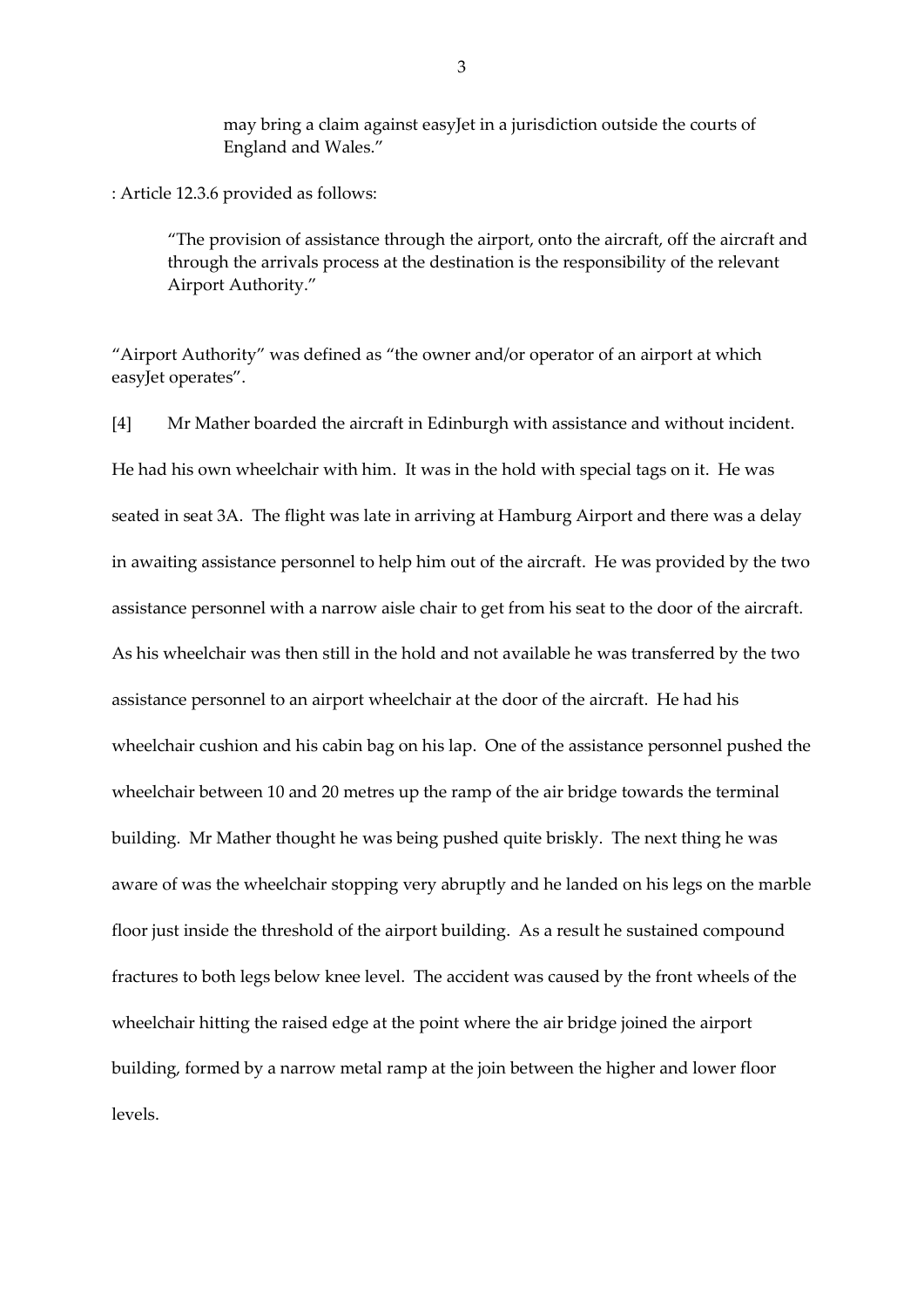[5] In this action Mr Mather sues easyJet for the loss, injury and damage which he

sustained as a result of the accident. His claim is based on the terms of the contract of

carriage by air entered into between them, as governed by the Montreal Convention 1999

("the Convention"), incorporated into the law of Scotland by the Carriage by Air Act 1961 as

amended by the Carriage by Air Acts (Implementation of the Montreal Convention 1999)

Order 2002/262. The relevant articles of the Convention are as follows:

# "**Chapter III (Liability of the Carrier and Extent of Compensation for Damage)**

Article 17 – Death and Injury of Passengers – Damage to Baggage

1. The carrier is liable for damage sustained in the case of death or bodily injury of a passenger upon condition only that the accident which caused the death or injury took place on board the aircraft or in the course of any of the operations of embarking or disembarking.

Article 21 – Compensation in case of Death or Injury of Passengers

- 1. For damages arising under paragraph 1 of Article 17 not exceeding 100 000 Special Drawing Rights for each passenger the carrier shall not be able to limit or exclude its liability.
- 2. The carrier shall not be liable for damages arising under paragraph 1 of Article 17 to the extent that they exceed for each passenger 100 000 Special Drawing Rights if the carrier proves that
	- (a) Such damage was not due to the negligence or other wrongful act or omission of the carrier or its servants or agents; or
	- (b) Such damage was solely due to the negligence or other wrongful act or omission of a third party.

Article 26 – Invalidity of Contractual Provisions

Any provision tending to relieve the carrier of liability or to fix a lower limit than that which is laid down in this Convention shall be null and void, but the nullity of any such provision does not involve the nullity of the whole contract, which shall remain subject to the provisions of this Convention.

### Article 29 – Basis of Claims

In the carriage of passengers, baggage and cargo, any action for damages, however founded, whether under this Convention or in contract or tort or otherwise, can only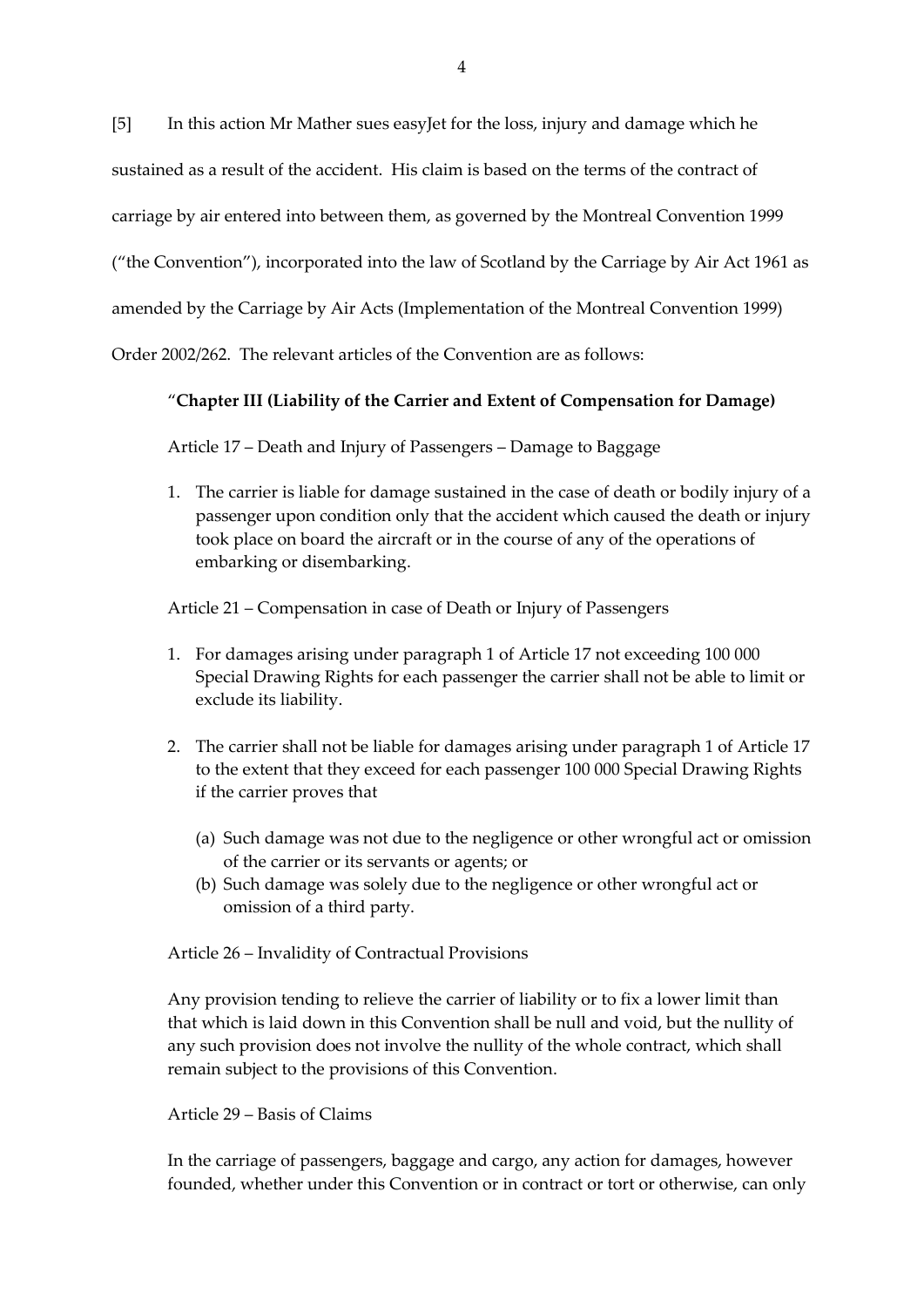be brought subject to the conditions and such limits of liability as are set out in this Convention without prejudice to the question as to who are the persons who have the right to bring suit and what are their respective rights. In any such action, punitive, exemplary or any other non-compensatory damages shall not be recoverable.

Article 30 – Servants, Agents – Aggregation of Claims

- 1. If an action is brought against a servant or agent of the carrier arising out of damage to which the Convention relates, such servant or agent, if they prove that they acted within the scope of their employment, shall be entitled to avail themselves of the conditions and limits of liability which the carrier itself is entitled to invoke under this Convention.
- 2. The aggregate of the amounts recoverable from the carrier, its servants and agents, in that case, shall not exceed the said limits.

Article 35 – Limitation of Actions

- 1. The right to damages shall be extinguished if an action is not brought within a period of two years, reckoned from the date of arrival at the destination, or from the date on which the aircraft ought to have arrived, or from the date on which the carriage stopped.
- 2. The method of calculating that period shall be determined by the law of the court seized of the case.

Article 37 – Right of Recourse against Third Parties

Nothing in this Convention shall prejudice the question of whether a person liable for damage in accordance with its provisions has a right of recourse against any other person."

### **Submissions**

### *(i) Submission for Mr Mather*

[6] It is asserted in the first instance that the solicitors acting for easyJet admitted

liability for the accident in an email dated 17 July 2018, which stated that the admission of

liability was intended to be binding. This amounted to a binding, unqualified admission of

liability which Mr Mather relied upon and he would suffer prejudice if easyJet were

permitted to withdraw the admission of liability made on its behalf. The terms of the email,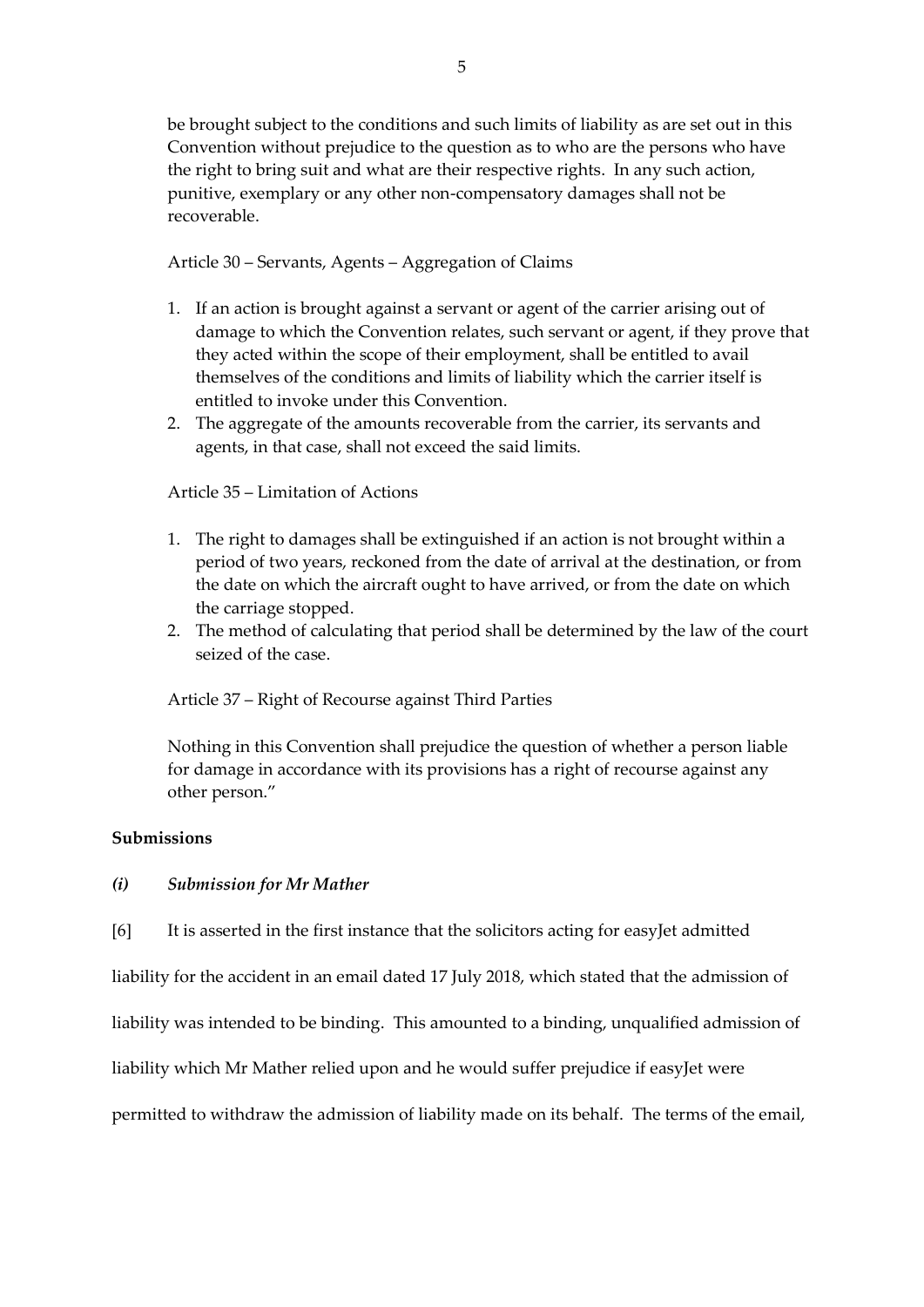written by a solicitor within the firm of solicitors acting for easyJet to a solicitor within the firm acting for Mr Mather was as follows:

"On behalf of the defenders, I have instructions to admit liability in line with the protocol. It is intended to be binding.

I'll look forward to receiving medical evidence and any other vouching in due course."

[7] The person pushing the wheelchair (Mr Daniel Tobias Heinz) was acting as easyJet's

agent in terms of Article 21(2)(a) of the Convention and therefore no limitation of liability

applied. The onus of proving that easyJet or its agent was not at fault for the accident rested

with easyJet. If the person pushing the wheelchair was not the carrier's agent for the

purposes of the Convention (which was denied), the claim against DRK was based on his

negligence as its employee. German law was the applicable law in relation to the fault and

negligence of DRK. Section 823(1) of the German Civil Code states

"A person who, intentionally or negligently, unlawfully injures the life, body, health, freedom, property or another right of another person is liable to make compensation to the other party for the damage arising from this."

Section 831(2) states

"A person who uses another person to perform a task is liable to make compensation for the damage that the other unlawfully inflicts on a third party when carrying out the task"

### *(ii) Submission for easyJet*

[8] In response to the alleged admission of liability all that easyJet averred on record was that the email of 17 July 2018 was referred to for its full terms, beyond which no admission was made, but in oral submissions counsel for easyJet maintained that easyJet was not bound by its pre-litigation admission to accept liability for anything more than that provided for by the Convention. easyJet did not seek to withdraw a pre-litigation admission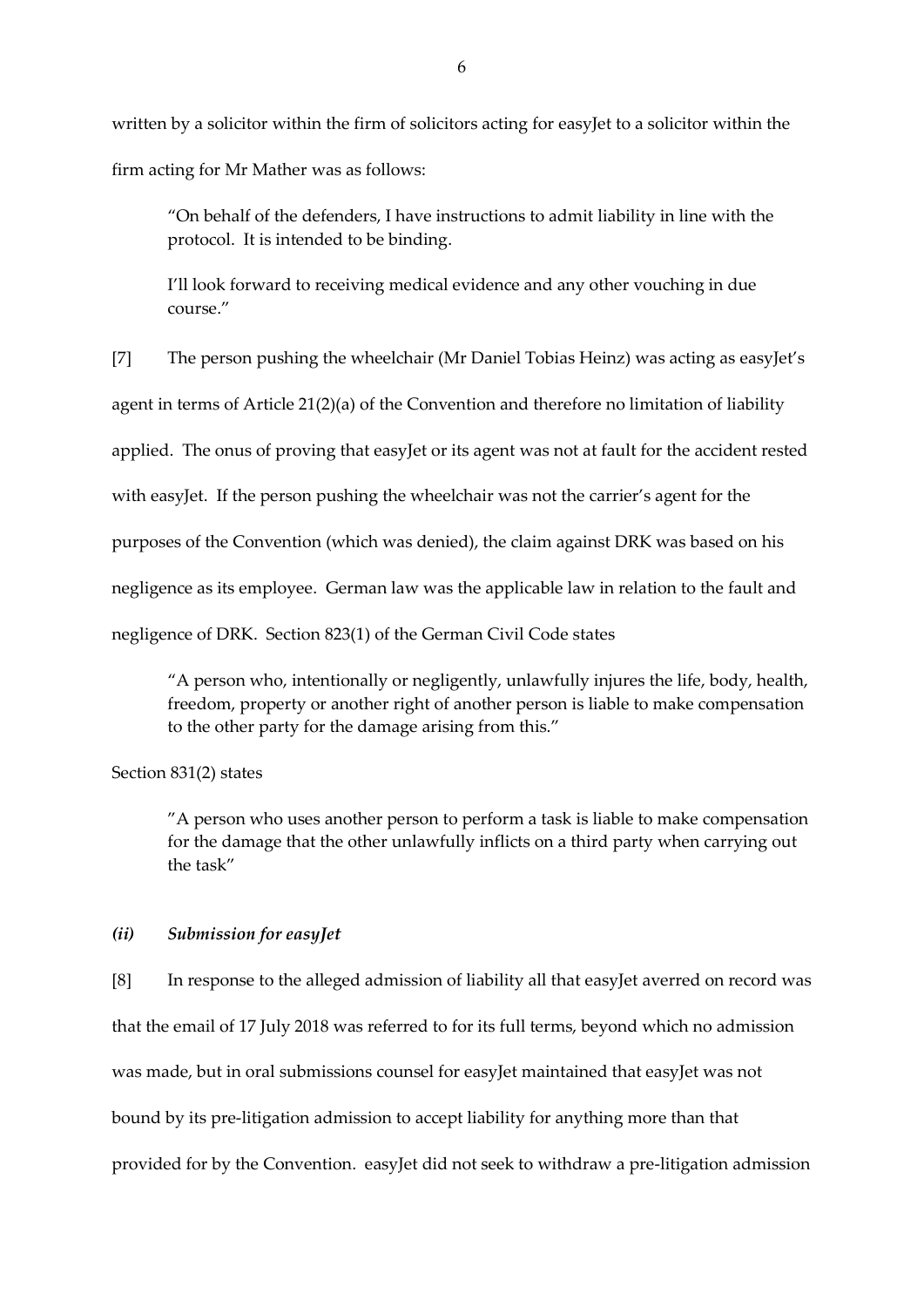of liability. Rather, a similar admission was made by it on record. By the time of the email of 19 July 2018 the solicitors for Mr Mather and those for easyJet had been in correspondence for a matter of months and agreed that this was a claim under the Convention. Mr Mather's solicitors, being specialists in travel law, would have been aware of the limitation provisions and of the involvement of a third party. easyJet accepted that the correspondence was in the language of unilateral obligation, but only to admit liability in terms of the Convention, not to pay damages at any particular level and not to forego any other line of defence provided by the Convention. For example, had the action not been raised within the two year period, the unilateral obligation would not have prevented easyJet from arguing that limitation applied. There was no real prejudice to Mr Mather. If DRK were found to be a third party it is not provided with the protections under the Convention, it would be subject to German law and the action would be timeous. Alternatively, if DRK were an agent of easyJet, the limitation provision under article 21 did not apply and the only issue was contribution between easyJet and DRK.

[9] On the merits of the claim easyJet submit that the accident which befell Mr Mather was not due to its fault or negligence or to the fault or negligence of any of its employees or agents. The accident occurred while Mr Mather was disembarking the aircraft. It was solely caused by Mr Heinz, who was employed by DRK. DRK and (by extension) Mr Heinz were appointed by the operators of Hamburg Airport, who had a duty to provided assistance to travellers who required it, and subcontracted that duty to DRK. DRK was not acting as an agent of easyJet. If the accident was not caused by DRK then, on the basis of the hypothesis of fact advanced by DRK, it was caused by the operators of Hamburg Airport and the liability of easyJet is limited to the equivalent of 113 100 SDR. If easyJet's liability is not so limited the loss, injury and damage to Mr Mather was caused by the fault of DRK and in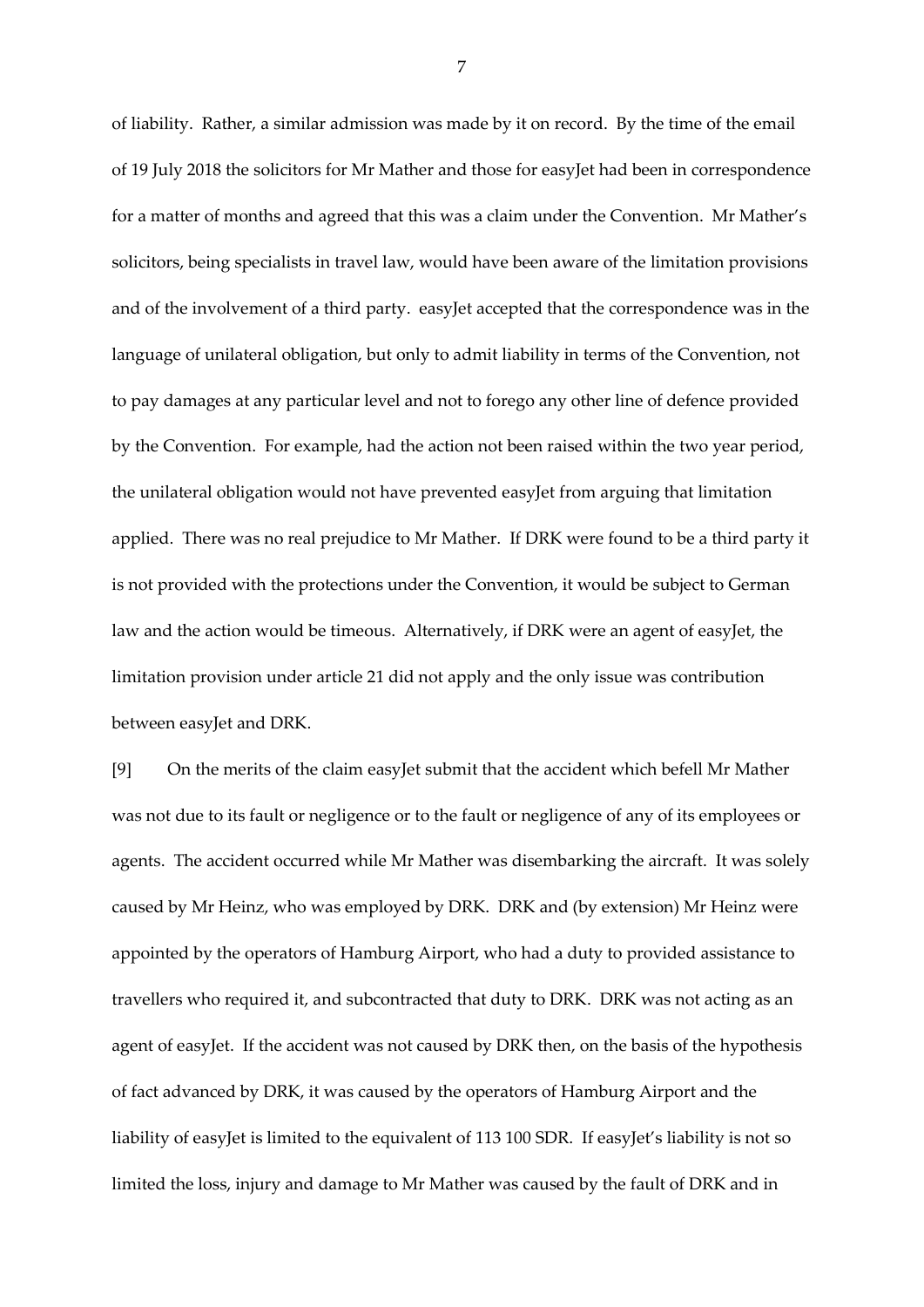that event and as a matter of the law of England and Wales, which failing German law, liability ought to be apportioned between easyJet and DRK. Apportionment of liability in the law of England and Wales is governed by the Civil Liability (Contribution) Act 1978 ("the 1978 Act") , section 1 of which provides that any person howsoever liable to another may recover contribution from any other person in respect of the same damages, regardless of the basis of liability (section 6(1)). The right to contribution does not depend upon the existence of joint and several liability but arises either upon a judgment of the court or a settlement between the parties. Section 2 of the 1978 Act provides that apportionment is to be based on what is just and equitable, which means that consideration of the extent of a person's responsibility "involves both the degree of his fault and the degree to which it contributed to the damage in question" (*Downs v Chappell* [1997] 1 WLR 426 per Hobhouse LJ at p445). The apportionment of liability is subject to a rule that a defendant cannot, by contribution, be required to pay more than he would have been liable to pay the claimant (section 2(3)). The right to contribution ranges from exemption (0%) to complete indemnity (100%) (section 2(2)). Section 10 provides that a claim for contribution must not be brought more than two years from the date on which the right accrues, which is either the date of a judgment in civil proceedings or the date on which a settlement is agreed. At the material time Mr Mather was under the care of DRK, which had been appointed by Hamburg Airport to fulfil their duty to provide assistance to travellers requiring it under Regulation (EC) 1107/2006 (commonly known as "the PRM Regulation") "concerning the rights of disabled persons and persons with reduced mobility when travelling by air". Article 7(6) thereof provides that "on the arrival by air of a disabled person or person with reduced mobility at an airport to which this Regulation applies, the managing body of the airport shall be responsible for ensuring the provision of the assistance specified in Annex 1 in such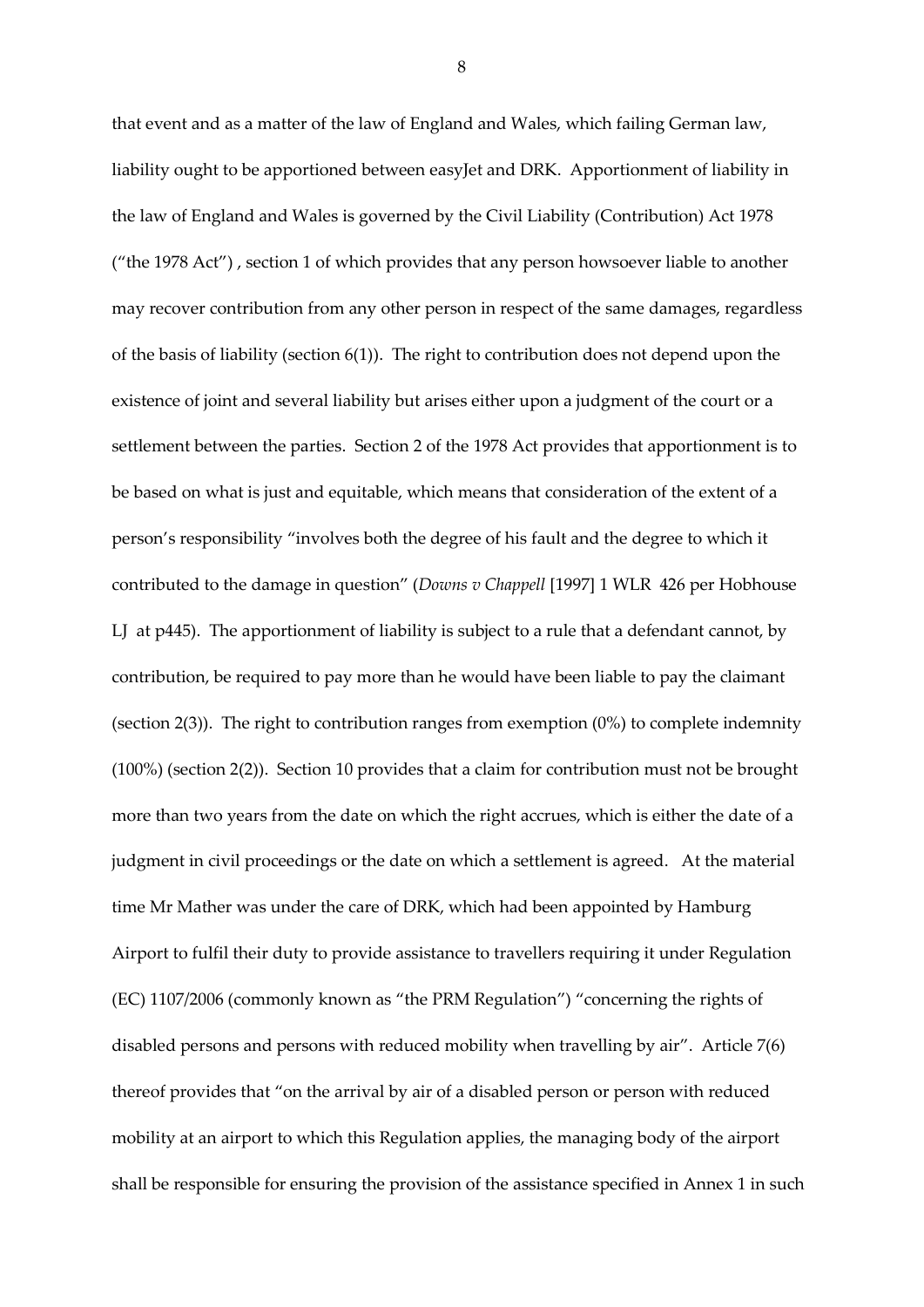a way that the person is able to reach his or her point of departure from the airport as referred to in article 5". Annex 1 lists, among other things, assistance "to disembark from the aircraft, with the provision of lifts, wheelchairs or other assistance needed as appropriate." Article 8(2) provides "The managing body may provide such assistance itself. Alternatively, in keeping with its responsibility, and subject always to compliance with the quality standards referred to in Article 9(1), the managing body may contract with one or more other parties for the supply of the assistance." DRK was fulfilling Hamburg Airport's duty under Article 7(6) at the material time and easyJet believe and aver that it was doing so under article 8(2) of the PRM Regulation. That Hamburg Airport was responsible for assistance on and off the aircraft was reflected in paragraph 12.3.6 of its conditions of carriage, which stated that "the provision of assistance through the airport, onto the aircraft, off the aircraft … is the responsibility of the relevant Airport Authority."

#### *(iii) Submission for DRK*

[10] In its response DRK avers that the accident was caused due to fault on the part of Hamburg Airport. Under the terms of the Convention, as well as under German law, it, as well as its employee Mr Heinz, was acting as agent of easyJet at all material times. Moreover, under Article 17 of the Convention, as well as under German law, easyJet was responsible for ensuring the safety of Mr Mather during his disembarkation from the aircraft while on the air bridge and until he was inside the terminal building. easyJet had a duty to ensure that the path from the aircraft to the terminal was safe for use by passengers such as Mr Mather. Under Article 17 of the Convention, as well as under German law, easyJet was also responsible for the acts of the employee of DRK (Mr Daniel-Tobias Heinz) who pushed the wheelchair. Notwithstanding the terms of paragraph 12.3.6 of the conditions of carriage,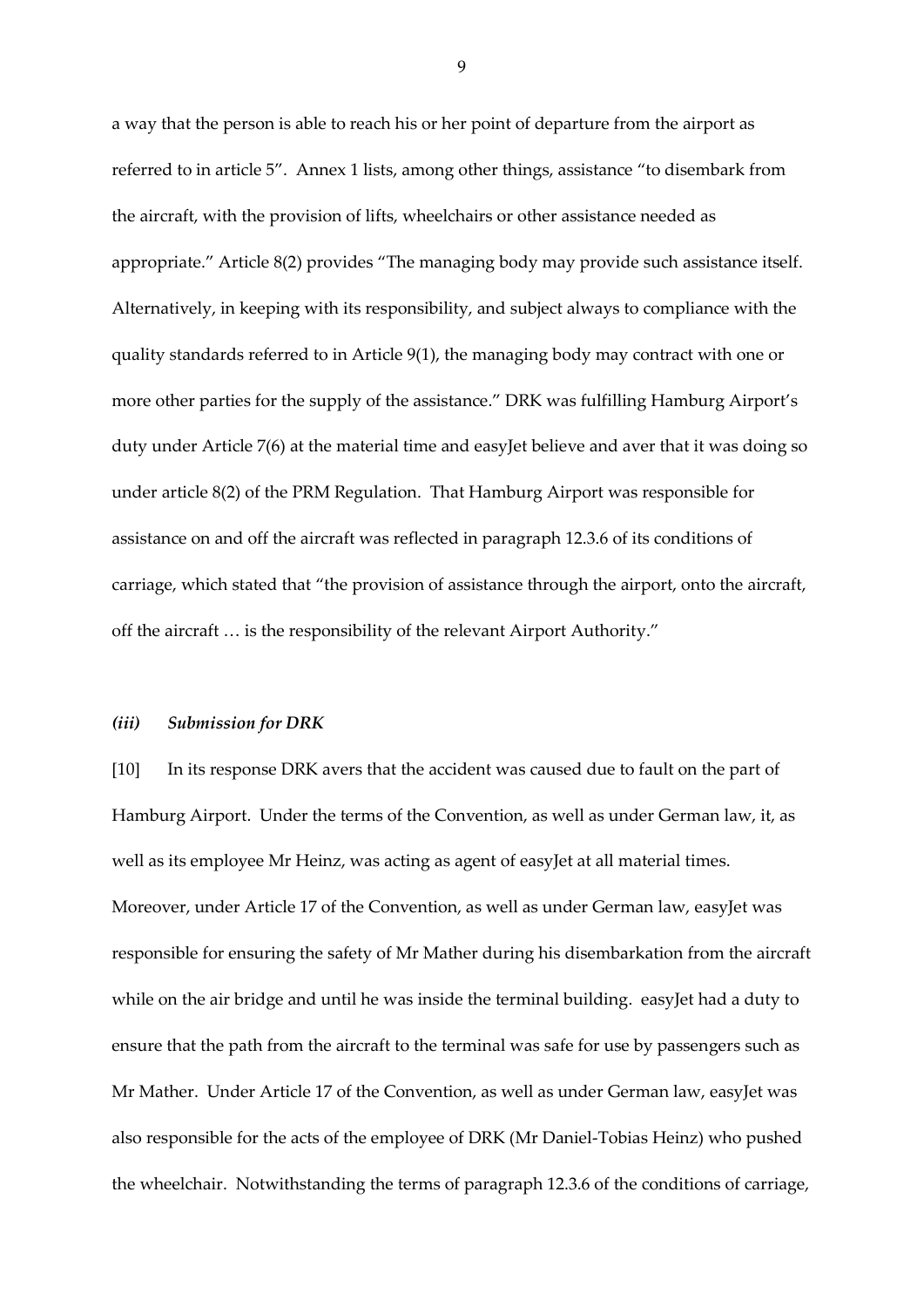the terms of paragraph 16.3.1 made clear that liability for an accident to a passenger in the course of disembarking rested with easyJet. Furthermore, any provisions of the conditions of carriage not in conformity with the Convention were null and void. Regulation (EC) 1107/2006 neither modified nor excluded the liability of an air carrier for an accident to a passenger in the course of disembarkation. The Regulation did not modify the liability regime established by the Convention or limit the obligation upon an air carrier to pay damages.

[11] If Mr Mather sustained loss, injury and damage as a result of fault and negligence on the part of easyJet (which was denied) and if (which was also denied)any liability of DRK to contribute to any damages payable by easyJet has not been extinguished by one or other or both of Article 35 of the Convention and German law, and if(which was also denied) German law did not preclude a right of contribution in the present proceedings on the ground of competency, that loss, injury and damage also having been caused by fault and negligence and breach of duty on the part of easyJet, any liability to Mr Mather in damages should be apportioned between easyJet and DRK according to German law.

[12] If the Convention did not apply to regulate the liability of easyJet and DRK (which was denied) the law applicable to the present dispute was German law, as provided by Article 4(1) of Rome II (Regulation (EC) 864/2007 of the European Parliament and of the Council of 11 July 2007).

[13] Under the Convention Mr Mather's right to claim against DRK as agents of easyJet had been extinguished by limitation. The aircraft on which he was travelling arrived at Hamburg Airport on 15 May 2017, the date from which the two year limitation period ran under Article 35 of the Convention. The two year limitation period applied to agents of carriers as well as carriers themselves. The present proceedings were not served on DRK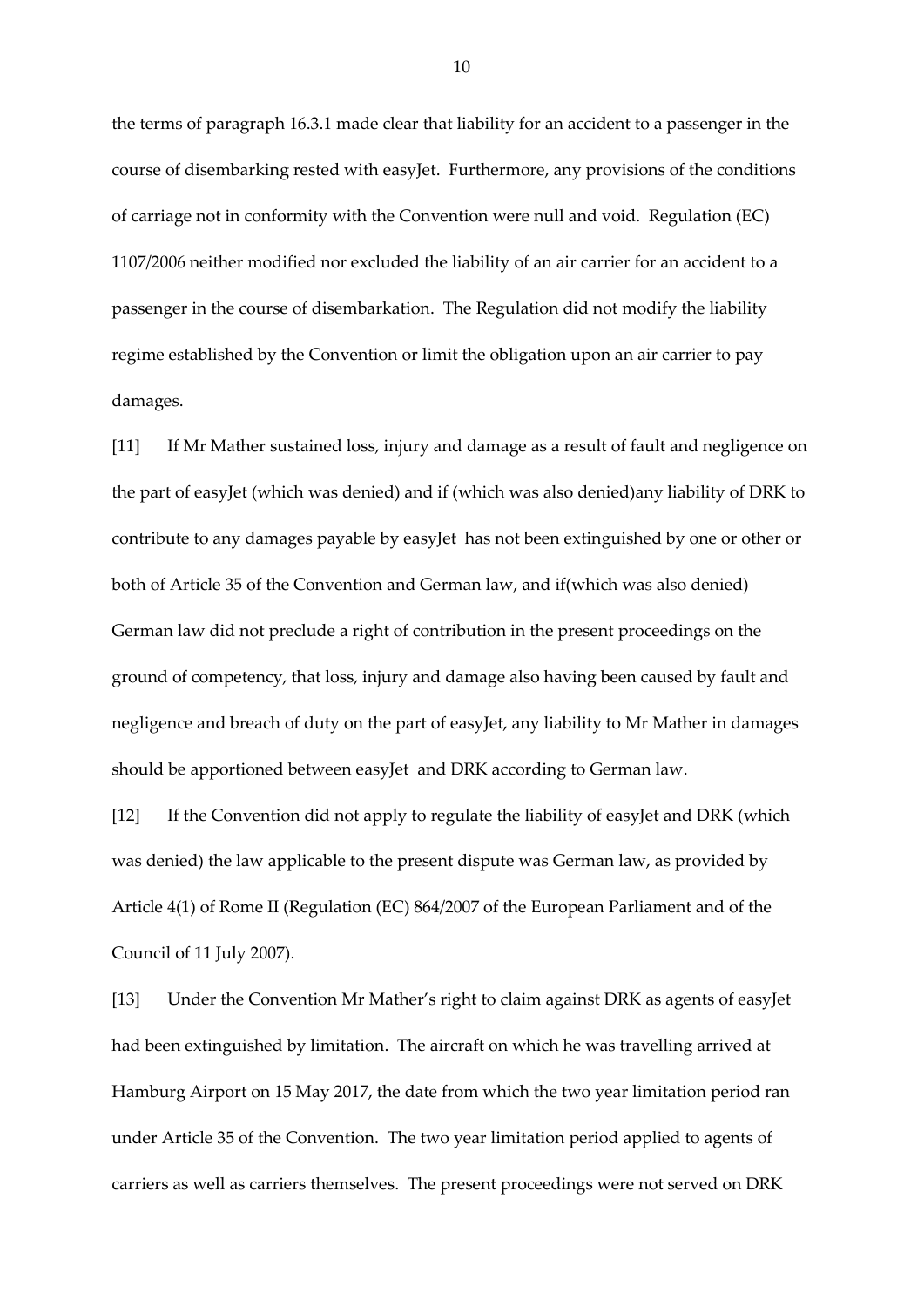until 3 June 2020 with the consequence that the claim was barred by limitation and Mr Mather's right of action had been extinguished. DRK and Mr Heinz were acting in the course of their employment with easyJet under German law, having been employed to assist Mr Mather to disembark the aircraft (Articles 29, 30 and 35 of the Convention and section 5(1) of the Carriage by Air Act 1961.

[14] As agent for easyJet DRK was entitled to limit its liability to the amount specified in the Convention.

[15] Under section 241 of the German Civil Code the contract of carriage between Mr Mather and easyJet was subject to an implied term that easyJet would protect his physical integrity. easyJet were therefore liable to him for breach of this implied term. [16] Section 278 of the German Civil Code, dealing with contractual obligations, provides: "The obligor is responsible for fault on the part of his legal representative, and of persons whom he uses to perform his legal obligation, to the same extent as for fault on his own part." Accordingly, if there was any fault on the part of Mr Heinz (which was denied), easyJet were liable to Mr Mather for any such fault, DRK being a party upon whom easyJet relied to perform its obligation to transport Mr Mather between the aircraft and the gate.

[17] Under section 278, if there was any fault on the part of Mr Heinz (which was denied), easyJet was liable to Mr Mather, DRK being a party upon whom easyJet relied to perform their obligation to transport Mr Mather from the aircraft to the gate.

[18] Section 831 of the German Civil code, dealing with vicarious liability in tort, provides: "A person who uses another person to perform a task is liable to make compensation for the damage that that other unlawfully inflicts on a third party when carrying out the task. Liability in damages does not apply if the principal exercises reasonable care in selecting the person deployed and in the management of that person, or if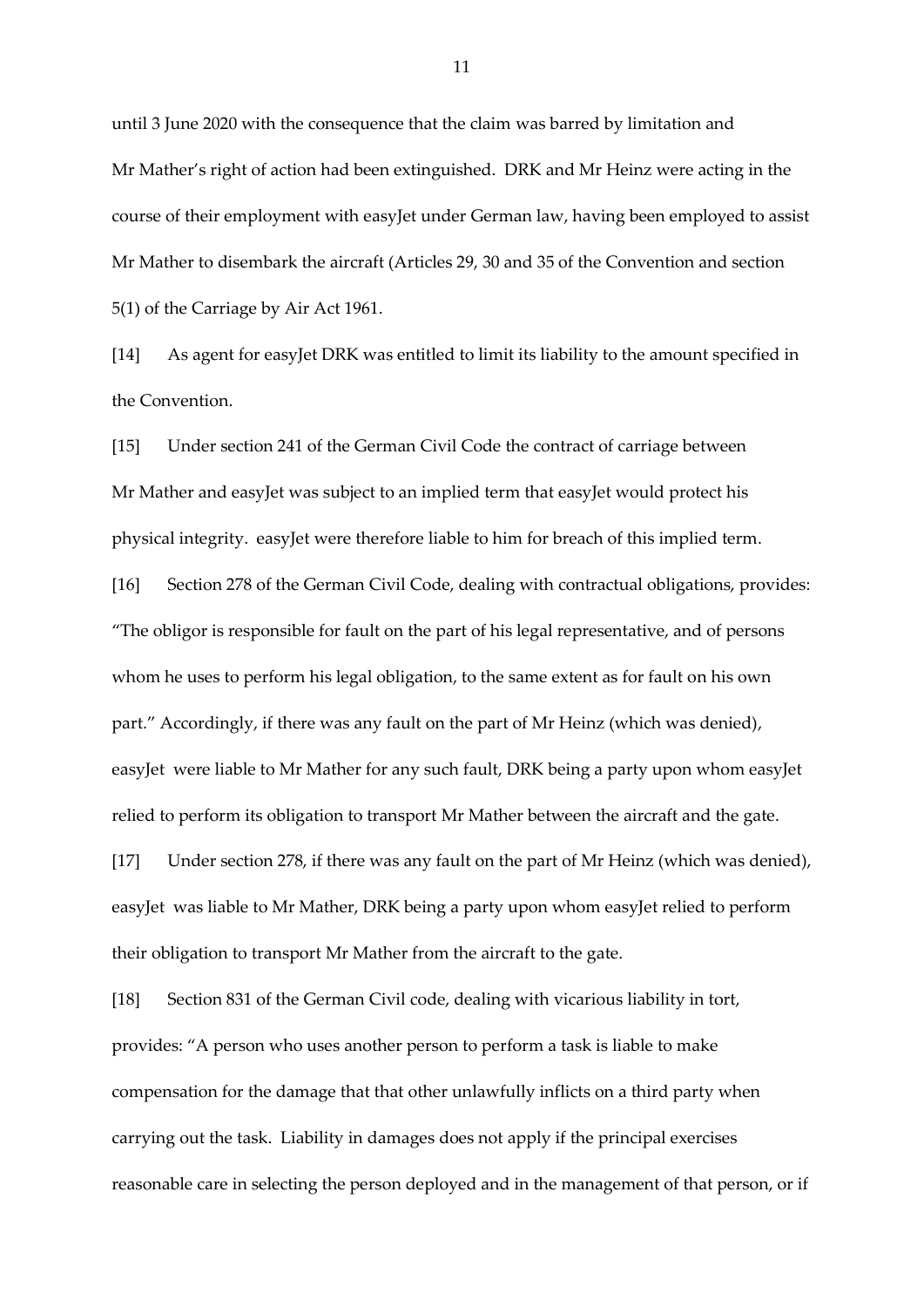the damage would have occurred even if such reasonable care had been taken." DRK took all reasonable care in the selection of its employee and the monitoring of his activities and his training. Staff had to undergo a reliability check under German law before they could be employed by DRK to assist disabled persons. They underwent training, including as first aiders. Mr Heinz was a trained paramedic. He had received recent training. If DRK did not carry out the selection and training of Mr Heinz with reasonable care (which was denied), the accident would have occurred in any event as adequate selection, training and monitoring would not have prevented the occurrence of this accident, which was caused by the fault and negligence of Hamburg Airport.

[19] Regulation (EC) 1107/2006 could not operate to modify, exclude or limit easyJet's obligations to Mr Mather under the Convention.

[20] German law applied to easyJet's claim against DRK for an apportionment of liability, which was barred by the passage of time under German law. Under section 426(1) of the German Civil Code the right to bring such a claim for apportionment is subject to the standard German limitation period of three years, as provided in section 195 of the Code. That period runs from the end of the year within which the right to make a claim originated. easyJet's claim for apportionment originated at the date of the accident and became barred by the passage of time on 1 January 2021. easyJet did not make a claim for apportionment against DRK in the present case until intimation of a Minute of Amendment on 24 November 2021. Further and in any event, there were other parties who were potentially liable to Mr Mather and who were not convened in the present proceedings, namely, Hamburg Airport (Flughafen Hamburg GmbH) and Mr Heinz. Under German law the right to apportionment between joint wrongdoers was viewed as an entirely separate claim from that which gave rise to their liability to the injured party. Any claim by easyJet under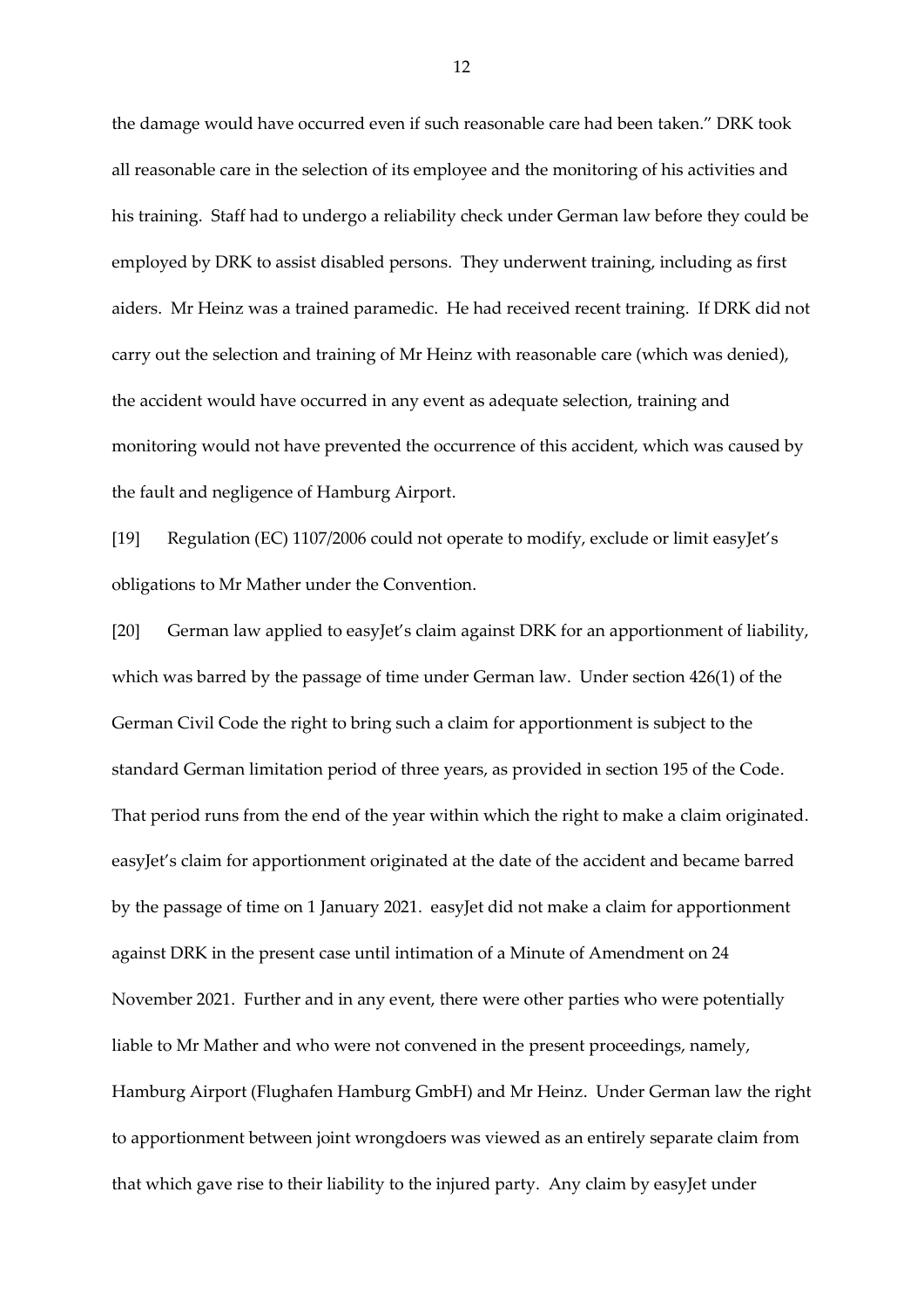German law seeking apportionment would have to include Hamburg Airport and Mr Heinz as potential defenders if easyJet sought to achieve full recovery apart from its own share and would have to be the subject of a separate court action. Accordingly, under German law the attempt by easyJet to claim apportionment against DRK in the present action was not competent. Further and in any event, under section 426(1) of the German Civil Code the basic rule is that joint and several debtors are obliged to contribute internally in equal proportions in relation to one another unless the court determines that a different proportion is appropriate. Each debtor is not liable to the other debtors for a share of the other debtors' respective liabilities, but only for its own individual share. Section 426(1) provides that apportionment is permitted only in respect of the principal sum paid by the party seeking apportionment, and not in respect of their legal costs.

[21] If the law of England and Wales was applicable to the issue of contribution (which was denied), the right of one defendant to recover contribution from another defendant or a third party was governed by the Civil Liability (Contribution) Act 1978 ("the 1978 Act"), section 1(1) of which provided that the right to contribution did not arise until a claim was the subject of a bona fide settlement or a judgment entered by the court. Under section 1(6) a judgment given by a foreign court, that is to say a court not in England and Wales, did not create a liability under section 1. As a judgment in the present proceedings would be a foreign judgment section 1 of the 1978 Act would not apply so as to give easyJet a right of contribution against DRK. Further and in any event, section 1(3) of the 1978 Act provides: "A person shall be liable to make contribution by virtue of subsection (1) above notwithstanding that he has ceased to be liable in respect of the damage in question since the time when the damage occurred unless he ceased to be liable by virtue of the expiry of a period of limitation or prescription which extinguished the right on which the claim against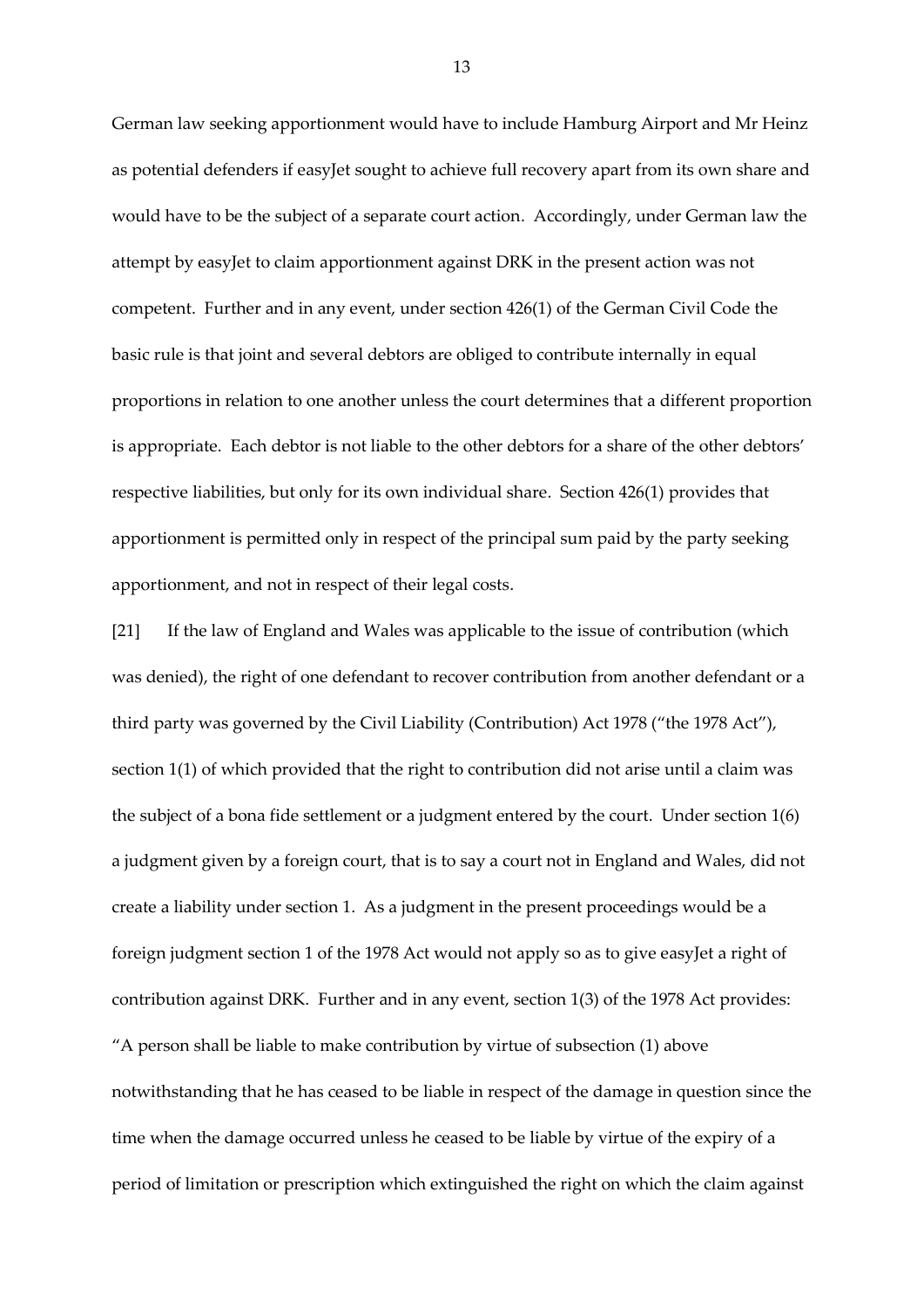him in respect of the damage was based." The effect of that provision was that if the expiry of a limitation period in respect of a claim that a person or party ("A") had against another  $(''C")$  extinguishes any claim that A had against C then no claim for contribution will be available under section 1 of the 1978 Act to a party claiming contribution from C ("B") beyond the limitation period Article 35 of the Convention did not simply bar any remedy that Mr Mather might otherwise have had against DRK, it extinguished it. In these circumstances, if the law of England and Wales fell to be applied to the question of apportionment (which was denied) section 1(3) of the 1978 Act operated to prevent DRK making a contribution under the Act.

### **The email of 17 July 2018**

[22] In my opinion the most that can be taken from this email is an acceptance by easyJet of strict liability for a limited amount of damages in terms of the Convention. It is even questionable if that be taken from it in view of its reference to "the protocol" as no protocol features in this case. The use of the word "protocol" could simply be an error by the author of the email. The issue between Mr Mather and easyJet is not about the principle of liability, which cannot be questioned in view of the terms of the Convention, but about the extent of its liability and whether it should be unlimited. The email says nothing about the extent of liability and therefore is of no assistance to Mr Mather in his claim for unlimited liability. The burden of establishing unlimited liability remains upon him. In my opinion no prejudice accrued to Mr Mather from the content of the email.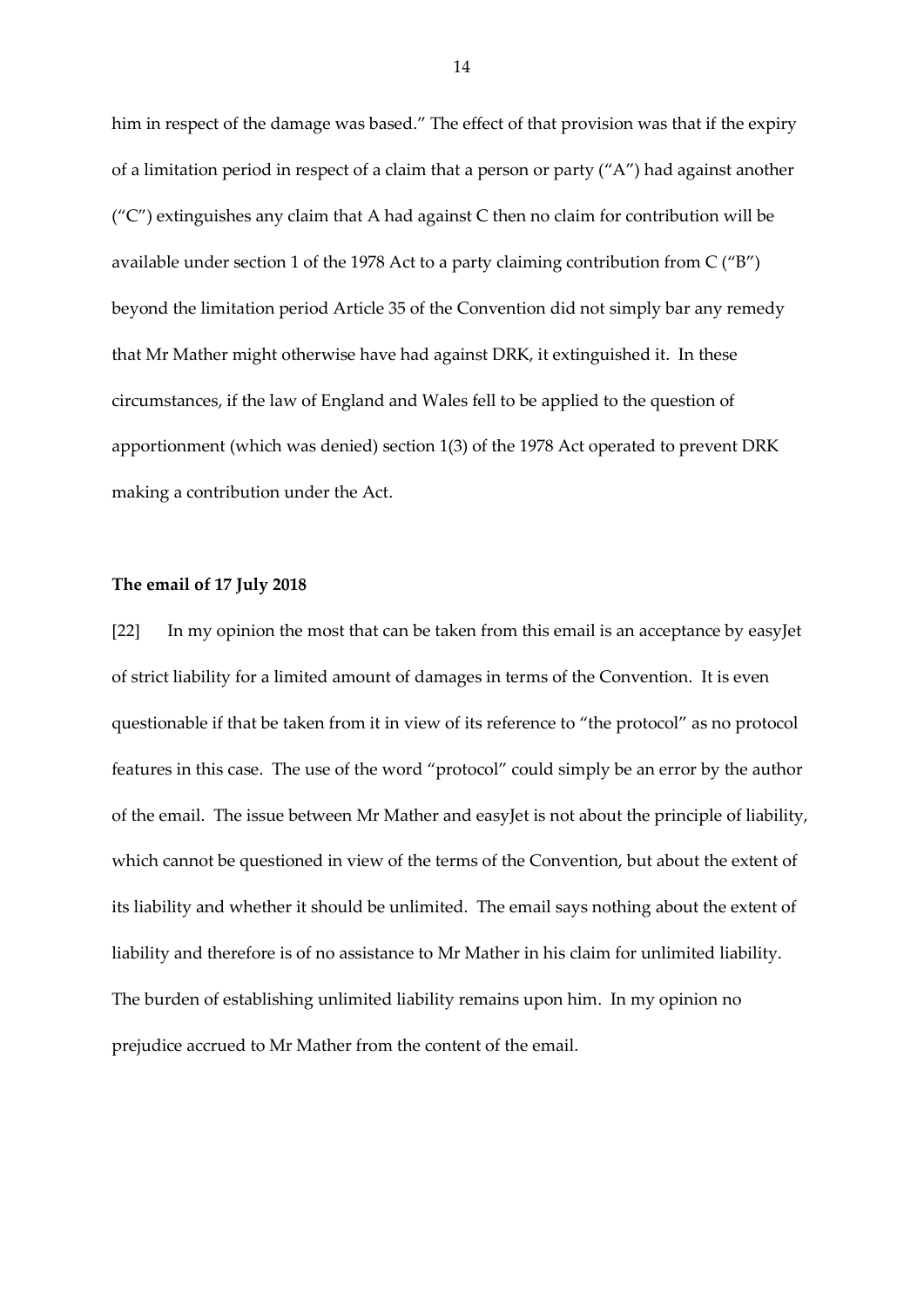#### **Interpretation of the Convention**

[23] The full title of the Convention is the Convention for the Unification of Certain Rules for International Carriage by Air. It was agreed in Montreal on May 1999 and given legal force in the United Kingdom under section 1(5)(c) of the Carriage by Air Act 1961 (as amended). Its predecessor was the 1929 Warsaw Convention which was amended at The Hague in 1955. The preamble to the Convention states that its purpose is "to modernise and consolidate the Warsaw Convention and related instruments". Many of the authorities in this area deal with the Warsaw Convention, but it was accepted by the Court of Appeal in *Barclay v British Airways plc* [2010] QB 187 (Laws LJ at para 6) that authorities on the Warsaw Convention are equally referable to the Convention.

[24] An autonomous approach must be adopted to the interpretation of the Convention.

The proper approach to the interpretation of the Convention was set out by Lord Hope of

Craighead in the House of Lords in *King v Bristow Helicopters Ltd* 2002 SC(HL) 59 at paras 76

to 82 with reference to the Warsaw Convention in the following terms:

"76. We are concerned in this case with the meaning of words used in an international convention. The Convention must be considered as a whole, and it should receive a purposive construction: *Greene* v *Imperial Airways Ltd* at pp 74-76 per Greene Lj; *Fothergill* v *Monarch Airlines Ltd* at p729 per Lord Diplock. The ordinary and natural meaning of the words used in the English text in part 1 of the schedule provides the starting point. But these words must also be compared with their equivalents in the French text in part ii of the schedule, as section 1(2) of the 1961 Act tells us that if there is any inconsistency in the text the French shall prevail.

77. As the language was not chosen by English draftsmen and was not designed to be construed exclusively by English judges, it should not be interpreted according to the idiom of English law. What one is looking for is a meaning which can be taken to be consistent with the common intention of the states which were represented at the international conference. The exercise is not to be controlled by technical rules of English law or domestic precedent. It would not be right to search for the legal meaning of the words used, as the Convention was not based on the legal system of any one of the contracting states. It was intended to be applicable in a uniform way across legal boundaries.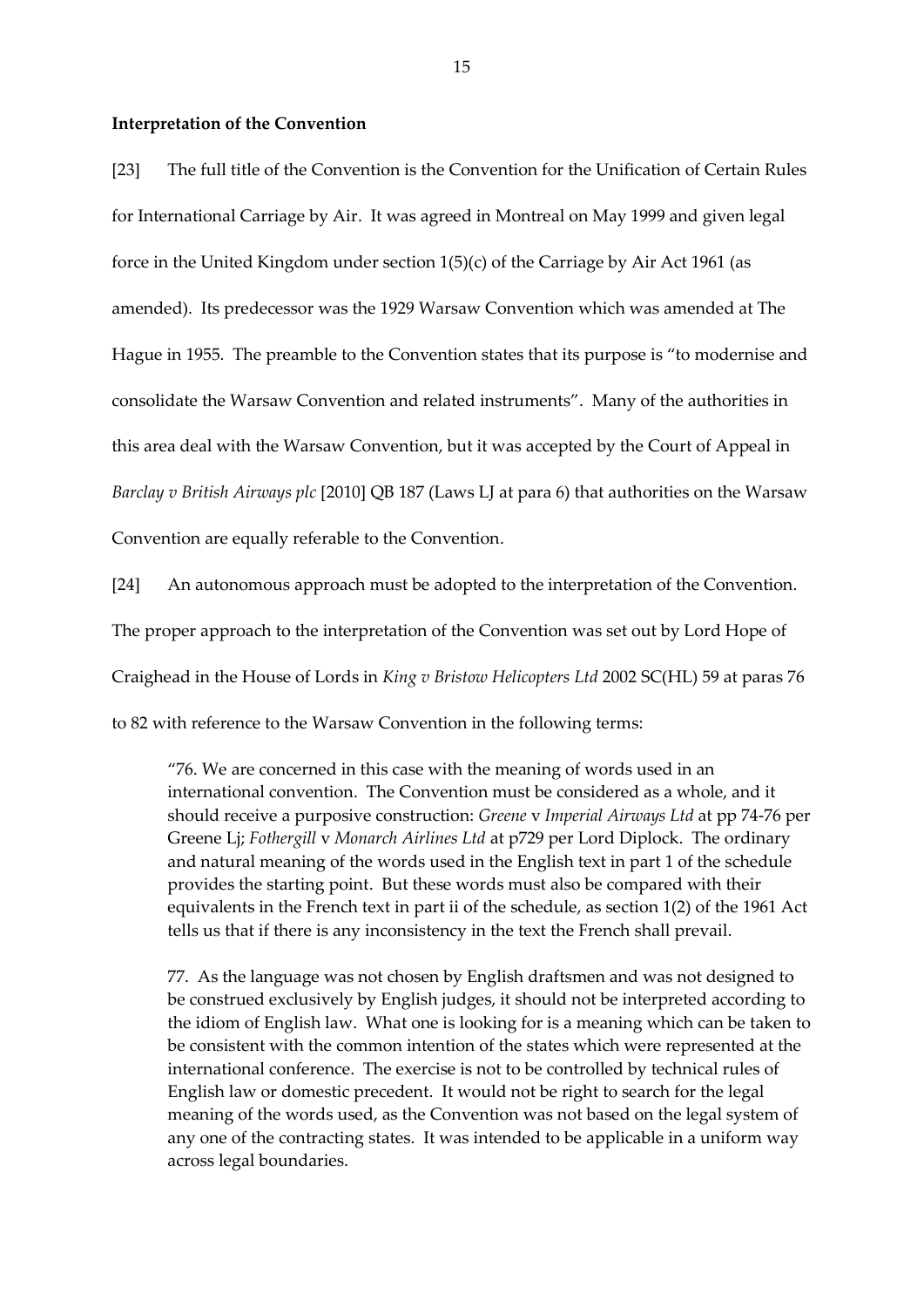78. In situations of this kind the language used should be construed on broad principles leading to a result that is generally acceptable: see *Stag line Ltd v Foscolo Mango Co Ltd* at p350 per Lord Macmillan; *James Buchanan & Co ltd* v *Babco Forwarding and Shipping (UK) Ltd* at p152 per Lord Wilberforce. But that does not mean that a broad construction has to be given to the words used in the Convention. As Lord Phillips of Worth Matravers MR said … it is not axiomatic that the broad principle of 'general acceptation ' described in these cases militates in favour of a broad rather than a narrow interpretation of the phrase 'any other bodily injury'.

79. It is legitimate to have regard to the *travaux preparatoires* in order to resolve ambiguities or obscurities; *Fothergill v Monarch Airlines Ltd* at p278 per Lord Wilberforce. But caution is needed in the use of this material, as the delegates may not have shared a common view. An expression by one of them as to his own view is likely to be of little value if it was met simply by silence on the part of the other delegates. It will only be helpful if, after proper analysis, the *travaux* clearly and indisputably point to a definite intention on the part of the delegates as to how the point at issue should be resolved.

80. It is legitimate to have regard to subsequent practice in the application of the Convention if this shows that the contracting parties were in agreement as to its interpretation when it was entered into. General guidance to this effect is given, albeit only prospectively, in the Vienna Convention on the Law of Treaties (1980) (Cmnd 7964) , articles 31(1) and 32.

81. In an ideal world the Convention should be accorded the same meaning by all who are party to it. So case law provides a further potential source of evidence. Careful consideration needs to be given to the reasoning of courts of other jurisdictions which have been called upon to deal with the point at issue, particularly those which are of high standing. Considerable weight should be given to an interpretation which has received general acceptance in other jurisdictions. On the other hand a discriminating approach is required if the decisions conflict, or if there is no clear agreement between them.

82. … The meaning which is to be given to the words in the Convention is the meaning which was to be attributed to them when the Convention was entered into in 1929. But it must always have been intended that the application of that meaning to the facts would depend on the evidence. …"

Lord Steyn explained the position thus at para 27:

"The purpose of the Warsaw Convention, following the precedent of the earlier Hague Rules governing carriage by sea, was to bring some order to a fragmented international aviation system by a partial harmonisation of the applicable law,. The Warsaw Convention is an exclusive code of limited liability of carriers to passengers. On the other hand, it enables passengers to recover damages even though, in the absence of the Convention and the Act, they might have no cause of action which would entitle them to succeed. It follows from the scheme of the Convention, and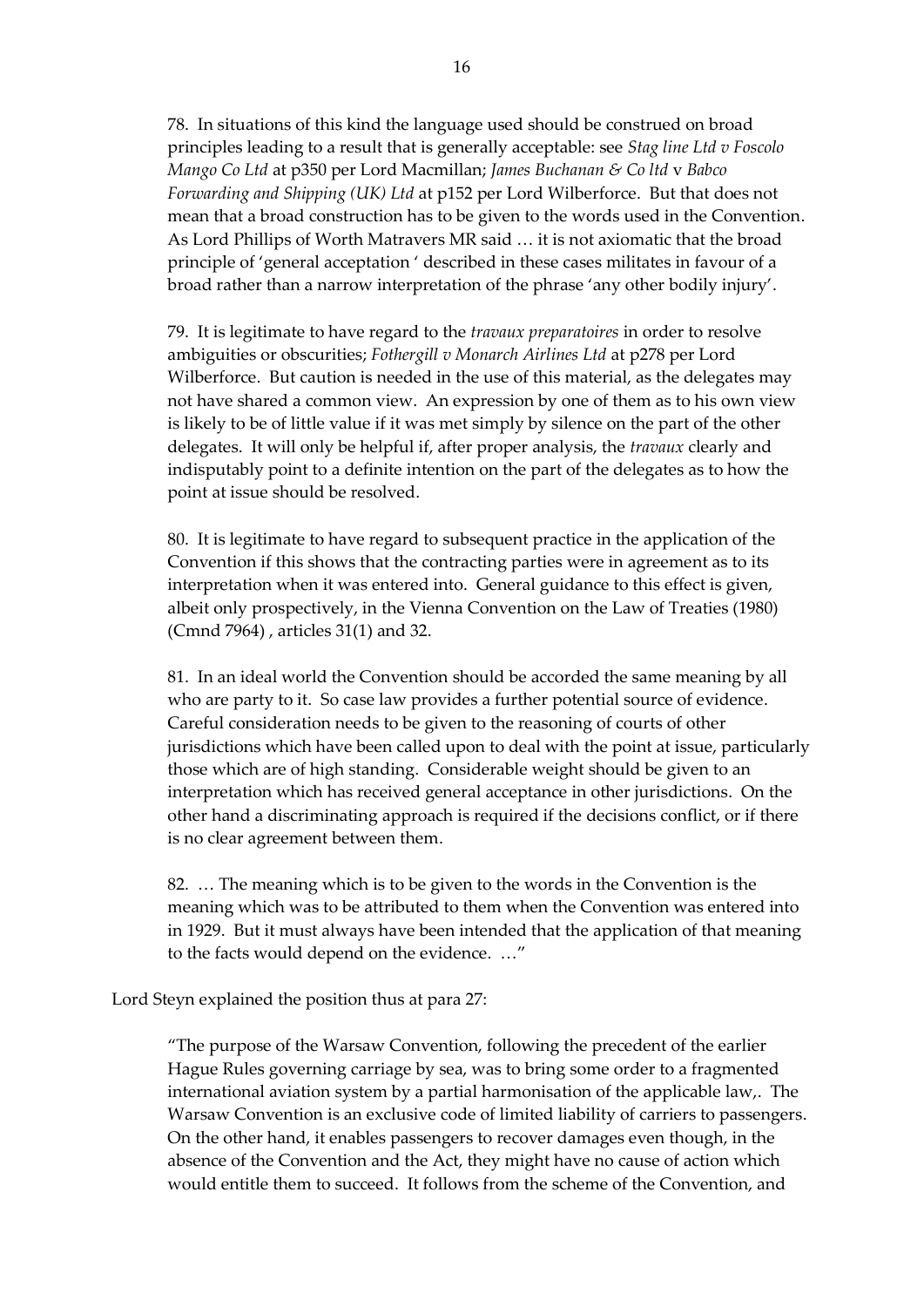indeed from its very nature as an international trade law convention, that the basic concepts it employs to achieve its purpose are autonomous concepts. For present purposes the compromise agreed at Warsaw involved the imposition of a form of strict liability on carriers in respect of liability causing death, wounding or bodily injury to passengers in return for the limitations of liability expressed in the Warsaw Convention."

#### **Decisions on the Warsaw Convention**

[25] In the case of *Reed* v *Wiser* 555 F.2d 1079 (1977) the personal representatives, heirs and next of kin of none passengers killed when a bomb exploded on an aeroplane brought an action against the corporate officers of the carrier pleading negligent failure to institute or maintain a satisfactory security system. The US Court of Appeals Second Circuit held that the plaintiffs could not recover from the carrier's employees or from the carrier and its employees together a sum greater than that recoverable in a suit against the carrier itself as limited by the Warsaw Convention with its applicable agreements and protocols. The judgment pointed out that (i) the Warsaw Convention was intended to act as an international uniform law and therefore must be read in the context of the national legal systems of all its members; (ii) a treaty, whether construed strictly or liberally, should be interpreted to effectuate its evident purposes; (iii) the purpose of the provision in the Warsaw Convention limiting the carrier's liability for each passenger was to fix at a definite level the cost to airlines of damage sustained by their passengers and of insurance to cover such damage; and (iv) a fundamental purpose of the signatories to the Warsaw Convention , which purpose was entitled to great weight in interpreting that pact, was their desire to establish a uniform body of worldwide liability rules to govern international aviation, which rules would supersede, with respect to international flights, the scores of differing domestic laws, leaving the latter applicable only to internal flights of each of the countries involved.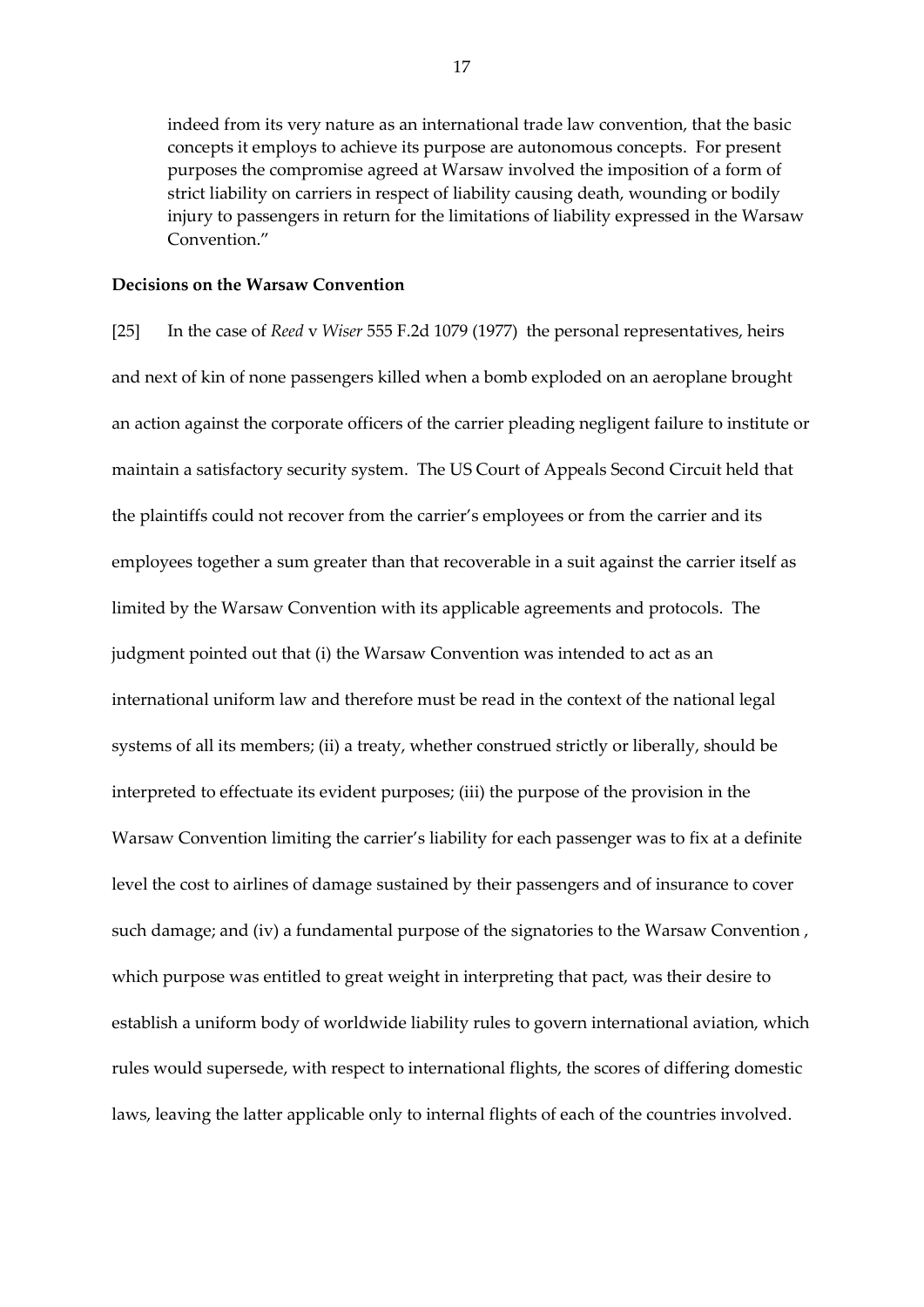[26] Other decisions of the US courts were to the same effect. The circumstances of *Johnson* v *Allied Eastern States Maintenance* 488 A 2d1341 (1985) in the District of Columbia Court of Appeals were similar to those of the present case. Mr and Mrs Johnson were booked on an Eastern Airlines flight from Baltimore to Nassau. Their son drove them to Baltimore airport, where they were greeted on arrival by a skycap (airline porter) employed by Allied who offered a wheelchair to Mrs Johnson, a victim of arthritis, as she stepped out of the car. She accepted his offer and got into the wheelchair. The skycap pushed her through the terminal, past the check-in gate and onto a boarding ramp which led to the aeroplane. Halfway down the ramp the wheelchair hit a metal strip and tipped over, throwing Mrs Johnson against the wall and then onto the floor, causing her to break a bone in her foot and suffer various other injuries. Since the action against Allied was not brought until almost three years after the accident Allied moved for summary judgment on the ground that it was barred by the Warsaw Convention's two year limitation provision. It was argued for Mrs Johnson that the Warsaw Convention applied only to actions against carriers and their employees, not to actions against third parties or independent contractors such as Allied. At both first instance and on appeal Allied's motion was granted. The Court of Appeals stated:

"We find the *Reed* opinion most persuasive. Although the Convention is ambiguous, in that it does not expressly extend its coverage to employees or agents of a carrier, we believe that the purposes underlying the Convention would best be served by a construction which brings under its aegis not only the carrier's employees, as in *Reed*, but also those agents who perform services in furtherance of the contract of carriage. This will ensure that the rules governing international aviation remain uniform and that the liability limitations remain intact, regardless of whom a plaintiff may choose to name as a defendant in a particular case. Other courts have reached the same conclusion. See, e.g, *Baker* v *Lansdell Protective Agency Inc* 590 F Supp 165 (SDNY 1984) ( liability limitations in Warsaw Convention applied in action against agent performing security checks at airport); *Julius Young Jewelry Manufacturing Co* v *Delta Airlines* 67 AD 2d 148, 414 NYS 2d 528 (1979) (liability limitations in Warsaw Convention applied in action against independent contractors engaged by airlines to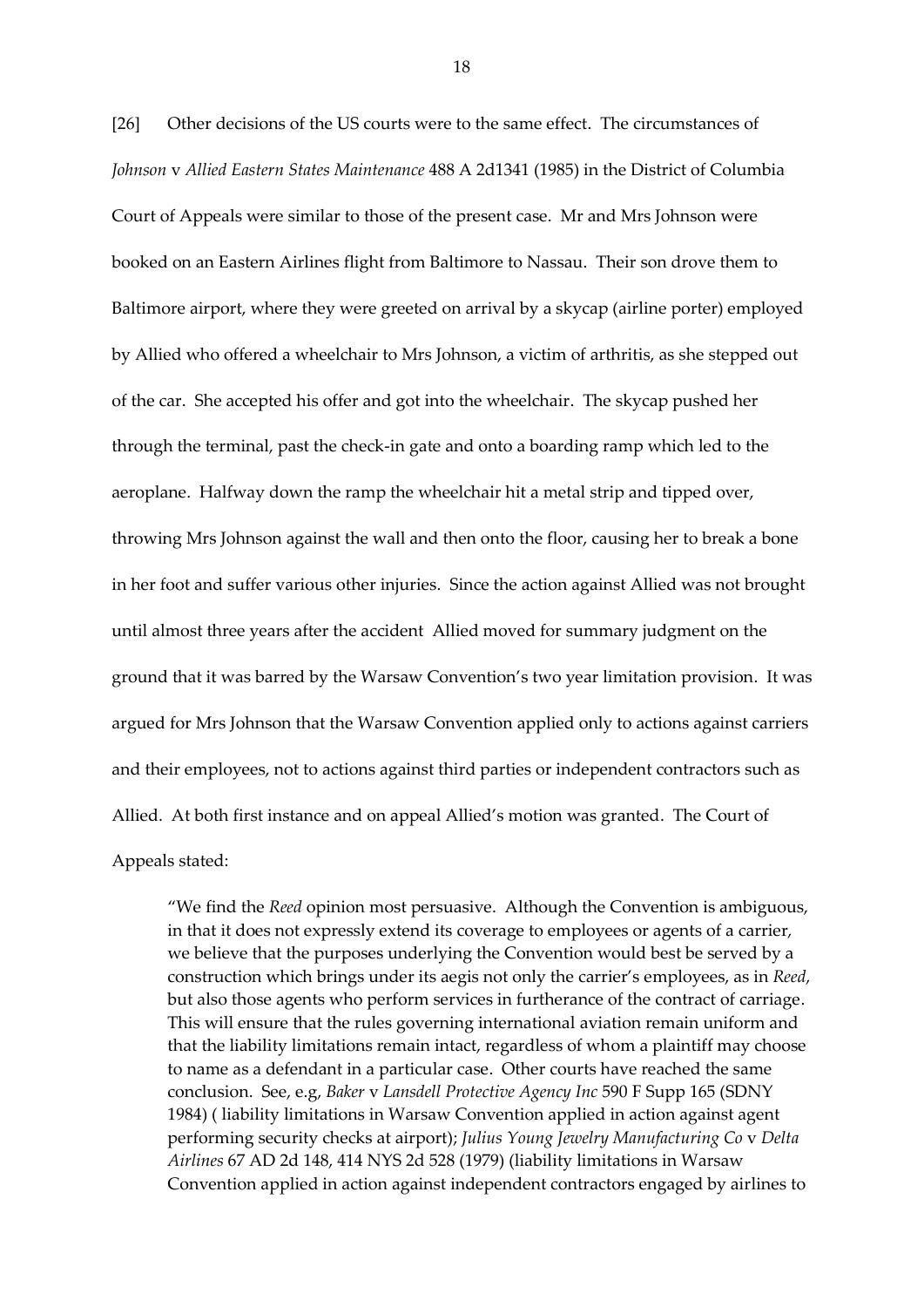perform interline baggage transfer services); *Garlitz v Allied Aviation Service International Corp* 17 AvCas (CCH) 17,238 (NY Sup Ct 1982) (statute of limitations in Warsaw Convention applied in action against independent contractor providing services which the airline itself could have provided).

Appellants argue that the test for determining whether the Convention applies should be whether the service provided by the agent (or independent contractor) is essential to the operation of the carrier's business. Given the purposes of the Convention, we cannot agree. We hold instead that the test is merely whether the particular activity of the agent which resulted in injury was in furtherance of the *contract of carriage. In this case that test is easily met. Putting the passenger on the* plane is surely in furtherance of the contract of carriage. If there had been no skycap and no service contract between Allied and Eastern Airlines the airline itself would have had to assist Mrs Johnson in boarding the plane. Since Allied was performing part of the airline's duty under the contract of carriage it is entitled to the same protection no more and no less than the airline would have under the Convention."

[27] In *Vumbuca* v *Terminal One Group Association* 859 F.Supp.2d343 (EDNY 2012) the US

District Court for New York held that the defendants, who operated at the terminal for all

international flights for various carriers were agents of the carriers. In pointing out that the

Warsaw Convention did not define "agent" and that the US Supreme Court had not

provided any guidance on the point the court stated as follows at p363:

"Lower courts have held that an entity is an agent of an air carrier if it "performs services in furtherance of the contract of carriage, and … services within the scope of the Convention that the airline is otherwise required by law to perform"; *In re*  Lockerbie Air disaster at Lockerbie, Scotland on Dec21 1988, 776 F. Supp at 714. They have found that the Convention's limits on liability apply to subcontractors which provide airport security, *id* at 714; clean planes, *Waxman*, 13 F.Supp.2d at 515; or facilitate passenger's boarding of the aircraft, *Chutter v KLM Royal Dutch Airlines* 132 F.Supp 611, 613 (SDNY 1955) (holding, in a pre-*Reed* case, that the service company which provided the plane's entrance ramp was covered by the Warsaw Convention because its services were part of the 'contract of transportation'); and also *Johnson* v *Allied Eastern States Maintenance Corp*, 488 A.2d 1341, 1345 (DC 1985) (finding that a skycap company was covered by the Warsaw Convention because putting a passenger on a plane was a service performed in furtherance of the contract of carriage). Convention limits have also been found to apply to air carriers' ground handling agents, *Am. Home Assur.Co* v *Kuehne & Nagel (AG & Co.) KG*, 544 F.Supp.2d 261, 263- 266 (SDNY 20080 (holding that the Montreal Convention's two year statute of limitations barred recovery from the ground handling company, since that company was an agent of the air carrier under article 30). By contrast, the Convention does not apply to companies performing terminal maintenance services, as those services are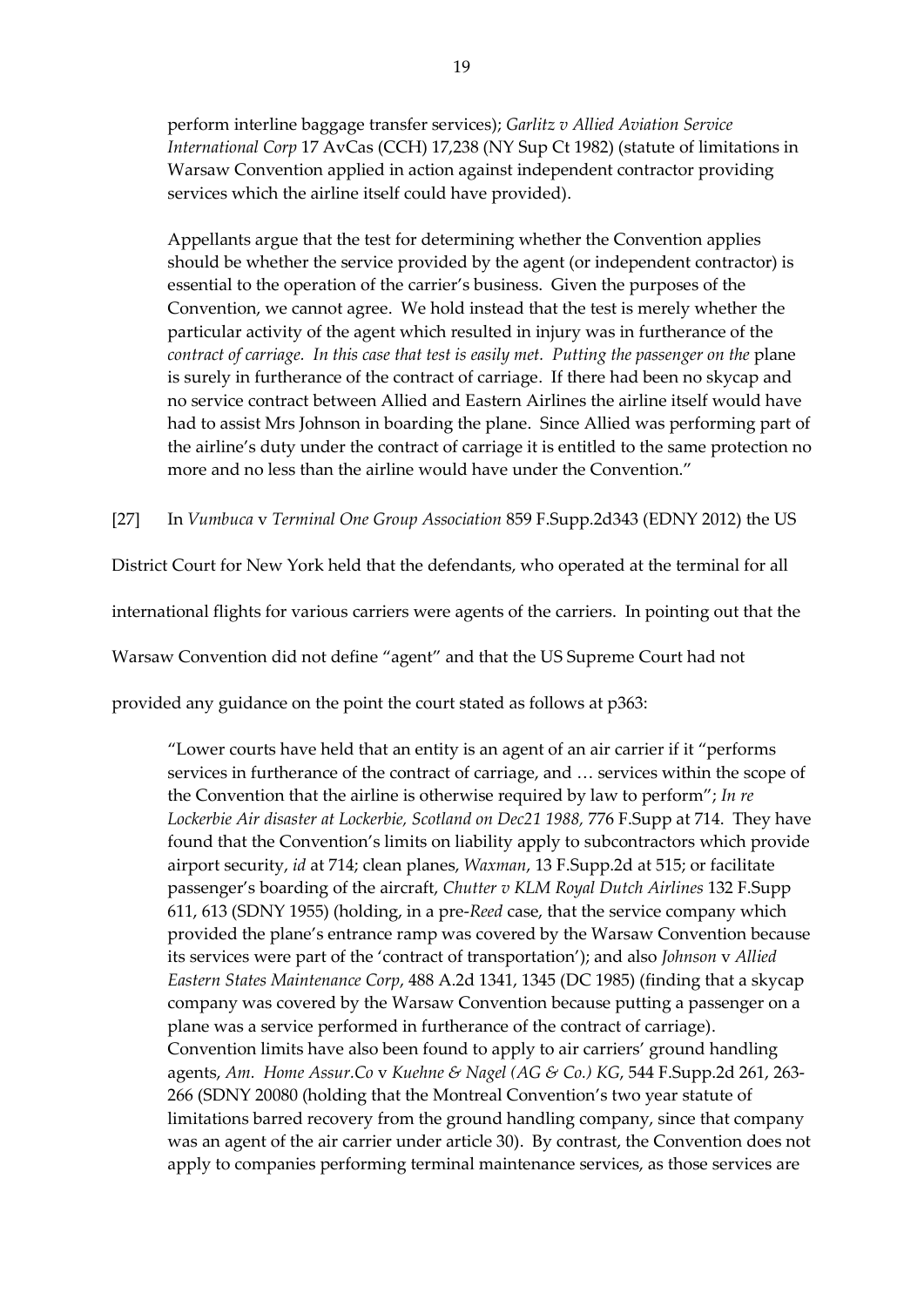'not flight related' and could affect individuals not covered by the Convention. *Alleyn v Port Authority of New York*, 58 F.Supp.2d 15, 24 (EDNY 1999)."

[28] In *Kabbani* v *International Total Services* 805 F.Supp. 1033 (DDC 1992) the defendant provided baggage search and passenger inspection services by contract to airlines at Dulles International Airport. The plaintiff sought damages from the defendant for negligence and wilful misconduct resulting in the theft of her purse at an airline security checkpoint. The court stated that the question before it was whether an independent contractor, when providing legally required security services to passengers boarding an international flight, was subject to the liability limitations of the Warsaw Convention for baggage thefts. It held that, because the plaintiff's bag was in the defendant's charge at the time of the alleged theft, and because the defendant was acting as the carrier's agent in providing security services the airline otherwise legally would have been required to provide, the Warsaw Convention applied to the circumstances and provided the exclusive remedy.

[29] The case of *Croucher* v *Worldwide Flight Services Inc* 111 F.Supp 2d 501 involved a passenger exposed to fluid in an air sickness bag on a flight from Newark to Seoul. She sued the defendants, who provided ground-handling services to Korean Airlines at Newark Airport, for emotional stress caused by their inadequate cleaning of the aircraft cabin. The court held that the Warsaw Convention applied to claims against agents, contractors and sub-contractors of the air carrier. The court did not limit the extension to agents performing a service obligated by law since that could result in limitation of liability if an air carrier provided food on board which caused illness but not if the airline contracted that service to an agent who provided food causing an illness. The Convention covered agents and employees performing services fundamental or in furtherance of the carriage enterprise and which the carrier itself would be bound to perform even if not technically required to do so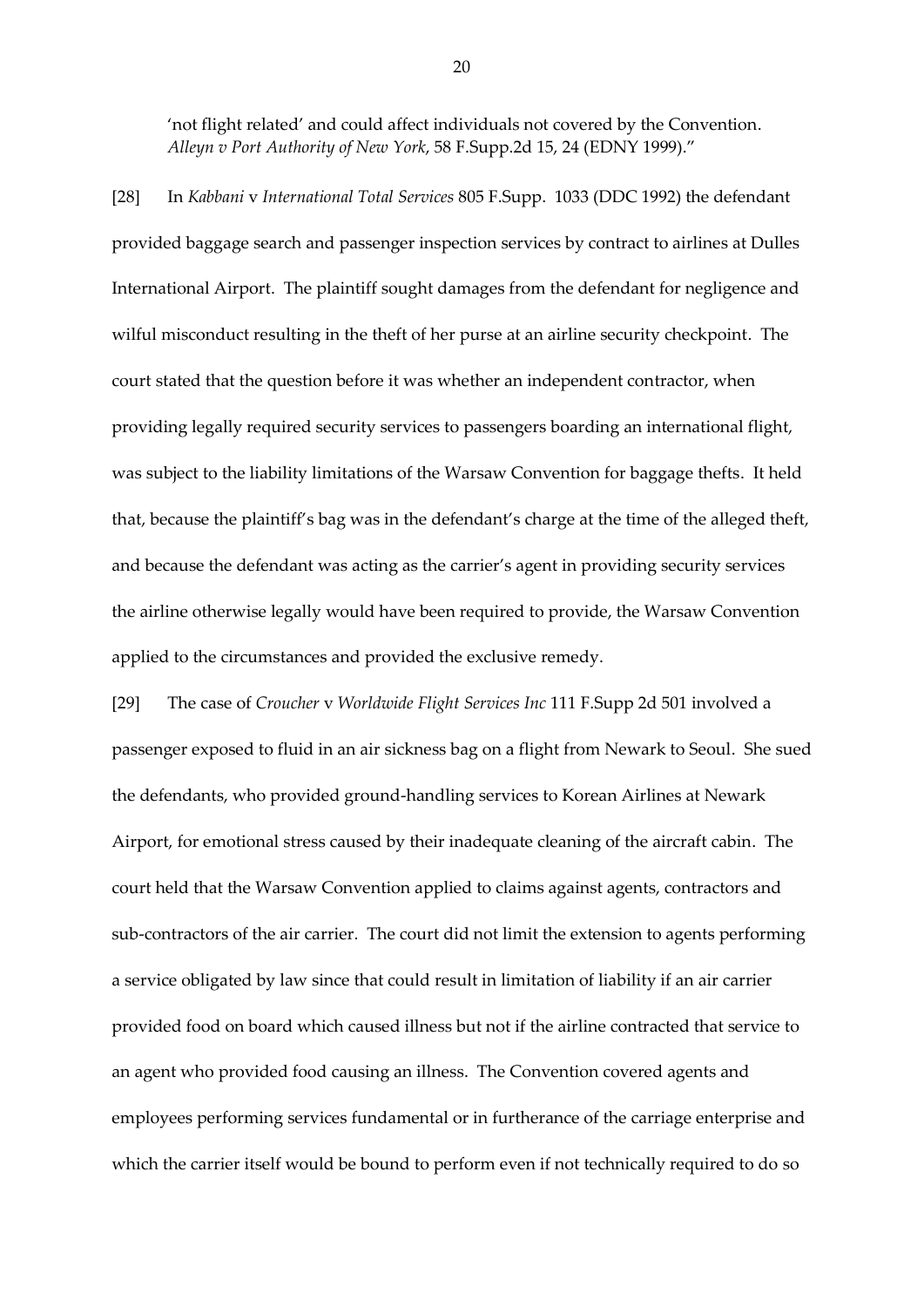by statute. Thus, the cleaning services provided by the defendant were in furtherance of a contract of carriage and the defendant enjoyed the limitation of liability under the Convention.

[30] *Carroll* v *United Airlines Inc* 325 NJ Super 353 (Superior Court of New Jersey Appellate Division, 3 November 1999) involved a paraplegic passenger on a United Airlines round trip flight from Newark to Japan. He was injured when he fell or was dropped while being disembarked from the plane in Japan. A third party defendant, JSS, a Japanese corporation, was providing wheelchair services to the plaintiff pursuant to a written agreement with United Airlines. JSS had no contacts with New Jersey or any other state in the US but the wheelchair agreement contained an indemnification clause for injuries caused by its negligence to United Airline's passengers, which was the basis for the third party complaint by United Airlines against JSS seeking indemnification. The issue in the case was whether the court had jurisdiction against JSS. At p615 the court stated that the "Warsaw Convention provisions … have been construed to apply to various third parties when they are acting 'in furtherance of carriage'" and at p 616 stated that "JSS, in its disembarking services, clearly is a 'carrier agent'".

[31] *Waters* v *Port Authority of New York & New Jersey* 158 F Supp 2d 415 (DNJ 2001), a decision of the US District Court for New Jersey, involved a claim by a disabled passenger for emotional distress caused by failures of the airlines and ground handling organisation on two international flights. The court found that the Convention provided an exclusive remedy and since there had been neither an "accident" nor "bodily injury" the claim failed. At p 668, under reference to the decision in *Croucher*, the court stated that the term "carrier" as used in the Warsaw Convention included any employees of the carrier, as well as agents and contractors who performed services in furtherance of the contract of carriage.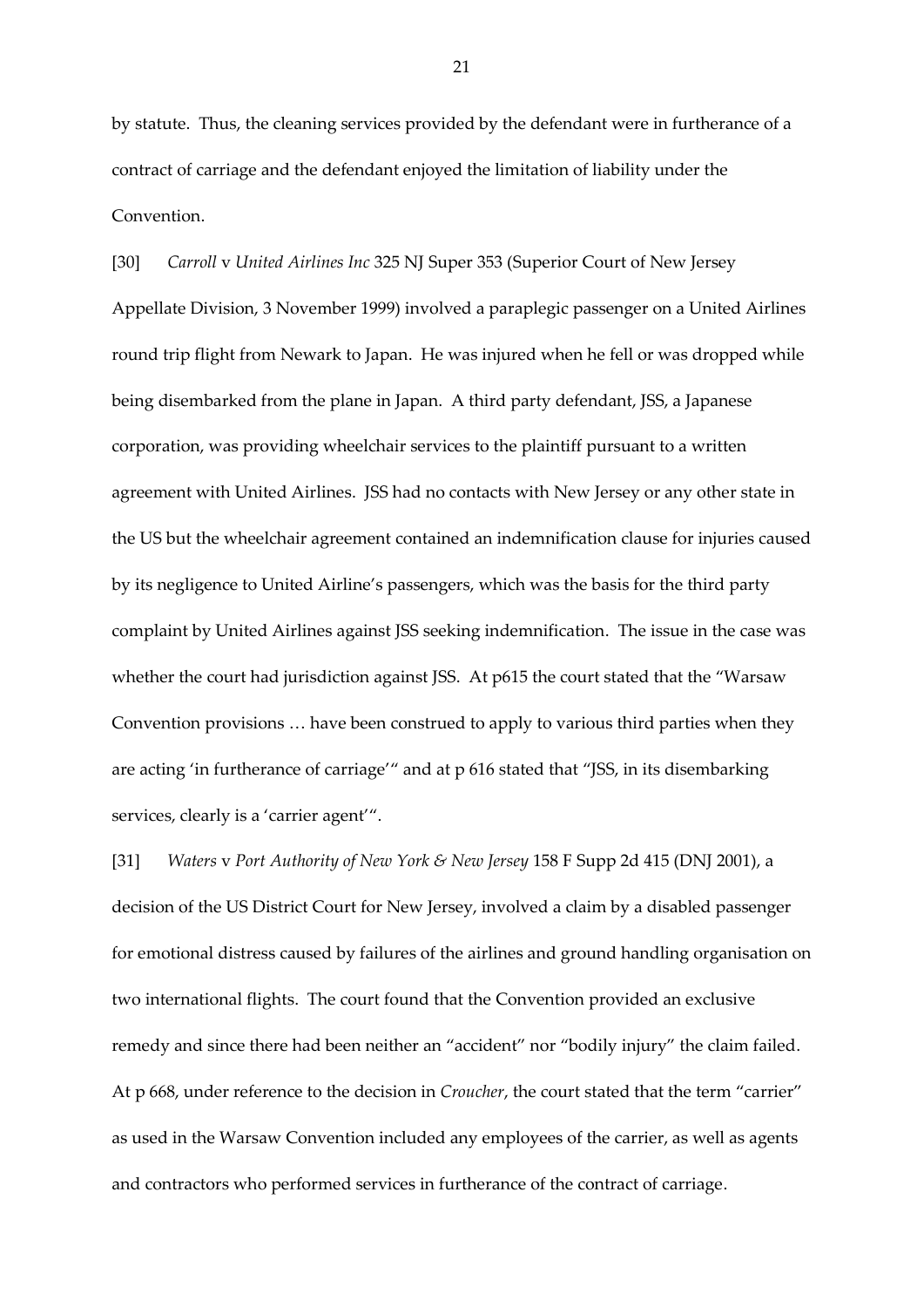[32] In *Atlantic Group Merchandising Ltd* v *Distribution by Air Inc* 778 A.2D 607 the New

Jersey Supreme Court in its decision of 4 May 2001 stated at pps 389 and 390:

"This court agrees with the reasoning of Judge Bassler in *Croucher, supra,* that the better and more sensible approach is to extend the protection of the Convention to those agents who perform services 'in furtherance of the contract of carriage'. Thus if DBA (the contractor in that case) is construed as an agent performing services in furtherance of carriage, then it is, in essence, an 'indirect carrier' and as such should enjoy the limitations of liability and coverage afforded by the Convention. It is clear that the Convention was meant to establish 'a uniform body of worldwide liability rules to govern international aviation, which would supersede with respect to international flights the scores of differing domestic laws'. *Reed, supra*, F.2d at 1090. The key question, therefore, is whether using the 'in furtherance of carriage' test, DBA is to be considered a carrier. In determining this, a broad interpretation of the term 'carrier' should be used so as to ensure that the intended purpose of the Convention is not defeated and ensure that international aviation rules remain uniform, and the liability limitations intact regardless of whom a plaintiff may sue."

[33] *McCaskey* v *Continental Airlines Inc* 159 F. Supp. 2d 562 (S.D. Tex 2001) is a decision

of the US District Court for the southern district of Texas dated 17 August 2001. One of the

defendants sued following the death of a passenger on an international flight was MediAir,

a company providing medical advice by radio where medical emergencies occurred during

a flight. In determining that MediAir fell under the Convention the court stated at pps 578-

579:

"The Warsaw Convention provides the exclusive means by which a plaintiff may sue a 'carrier' for injuries suffered during international transportation. The Convention, however, does not define what people or entities the term carrier encompasses. This initially left open the question of whether employees and/or contractors providing service for a 'carrier' fell within the Convention's scope.

In *Reed* v *Wiser* … the Second Circuit first addressed this issue. The *Reed* court held that the term carrier includes an airline's employees. … The court expressed particular concern with the possibility that while an injured plaintiff could sue an airline only subject to the limitations of the Warsaw Convention, the same plaintiff could circumvent the Convention by suing airline employees directly. … If such a result were countenanced, the necessary result would be that all airline employees would demand indemnity protection. … This would then subject airlines to precisely the sort of unpredictable, unlimited liability that the Convention sought to curtail.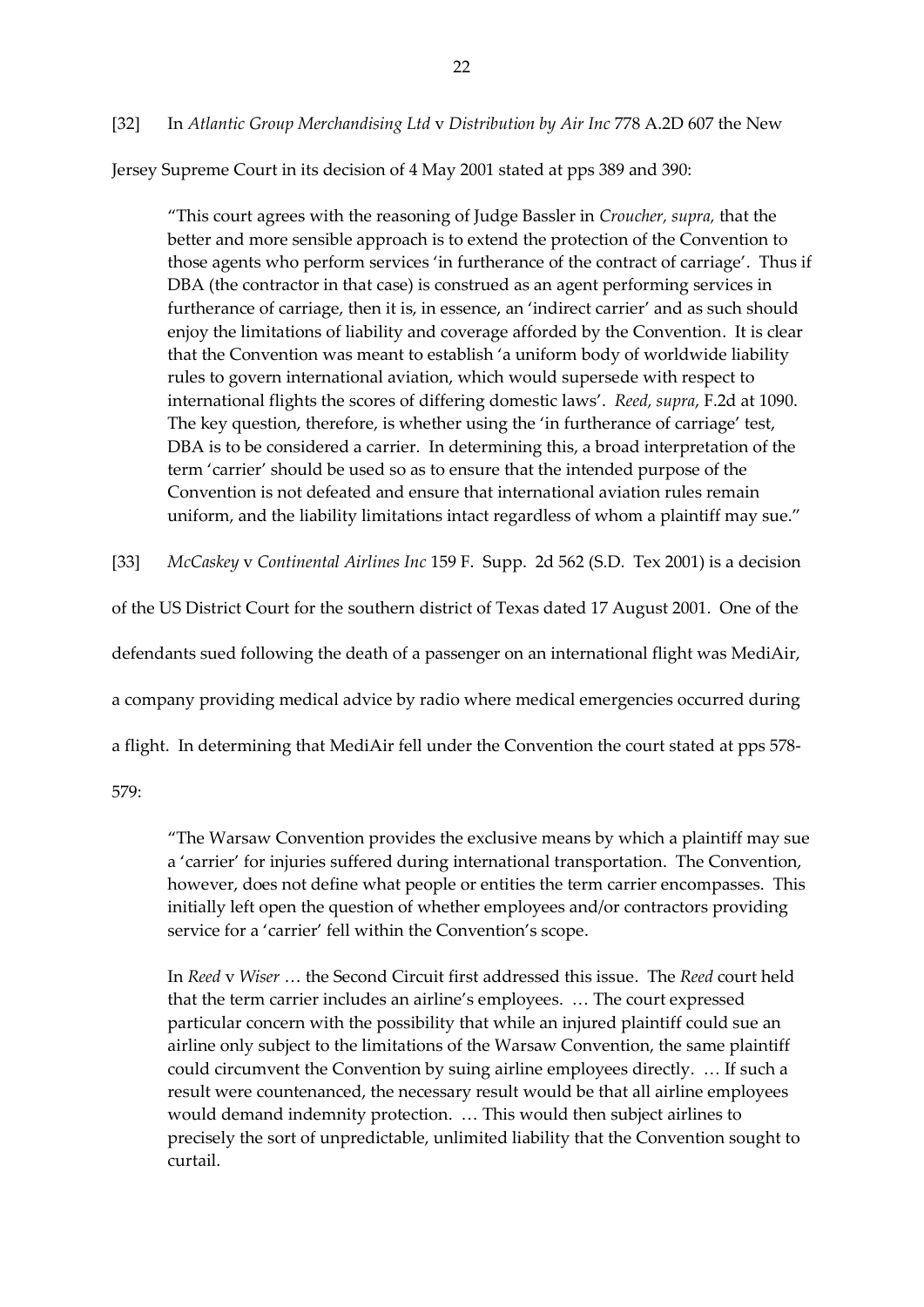Following this decision, courts have generally accepted the principle that airline employee's fall within the scope of the Convention. … Moreover, virtually all courts have recognised that, in at least some instances, independent contractors are covered by the Convention. … Courts, however, have applied two different standards for determining whether a contractor's services fall within the Convention. … Some courts have held, or suggested, that a contractor providing services the airline would otherwise be required by law to provide falls within the Convention. … Most courts, however, have determined, more broadly, that a contractor is also covered by the Convention if its services are provided in furtherance of the contract of carriage."

[34] The only case in the United Kingdom of any assistance on this point is the decision of Morison J in the High Court of Justice on 27 March 2002 in *Philips* v *Air New Zealand Ltd* 2002 WL 347060. The claimant sustained injuries as a result of an accident at Nadi International Airport, Fiji. She had asked for assistance from the airline in advance of her arrival at the airport. She was unfit to carry heavy baggage. Assistance in the form of a wheelchair and helper (Mr Temo) was provided to her. Her helper was employed by Air Terminal Services (Fiji) limited (ATS) and he was wearing clothes which bore his employers' initials. While the claimant was sitting in the chair and being transported upstairs on a moving escalator the chair fell back and she sustained an injury. In setting out his conclusion at para 18 Morison J stated:

"Accordingly, I am satisfied that Dr Phillips was injured in an accident which occurred in the course of one of the processes of embarkation. Had she brought proceedings in time, she would have been entitled to judgment against the carrier regardless of fault and regardless of whether Mr Temo was someone for whom ANZ were legally responsible. He was their agent, at the very least."

[35] The above series of US decisions and the one UK decision demonstrate, to my mind, that the test for determining whether a part was the carrier or an agent of the carrier was initially taken to be whether the task the party was undertaking was one which the carrier would otherwise be required by law to provide but this has developed into whether the task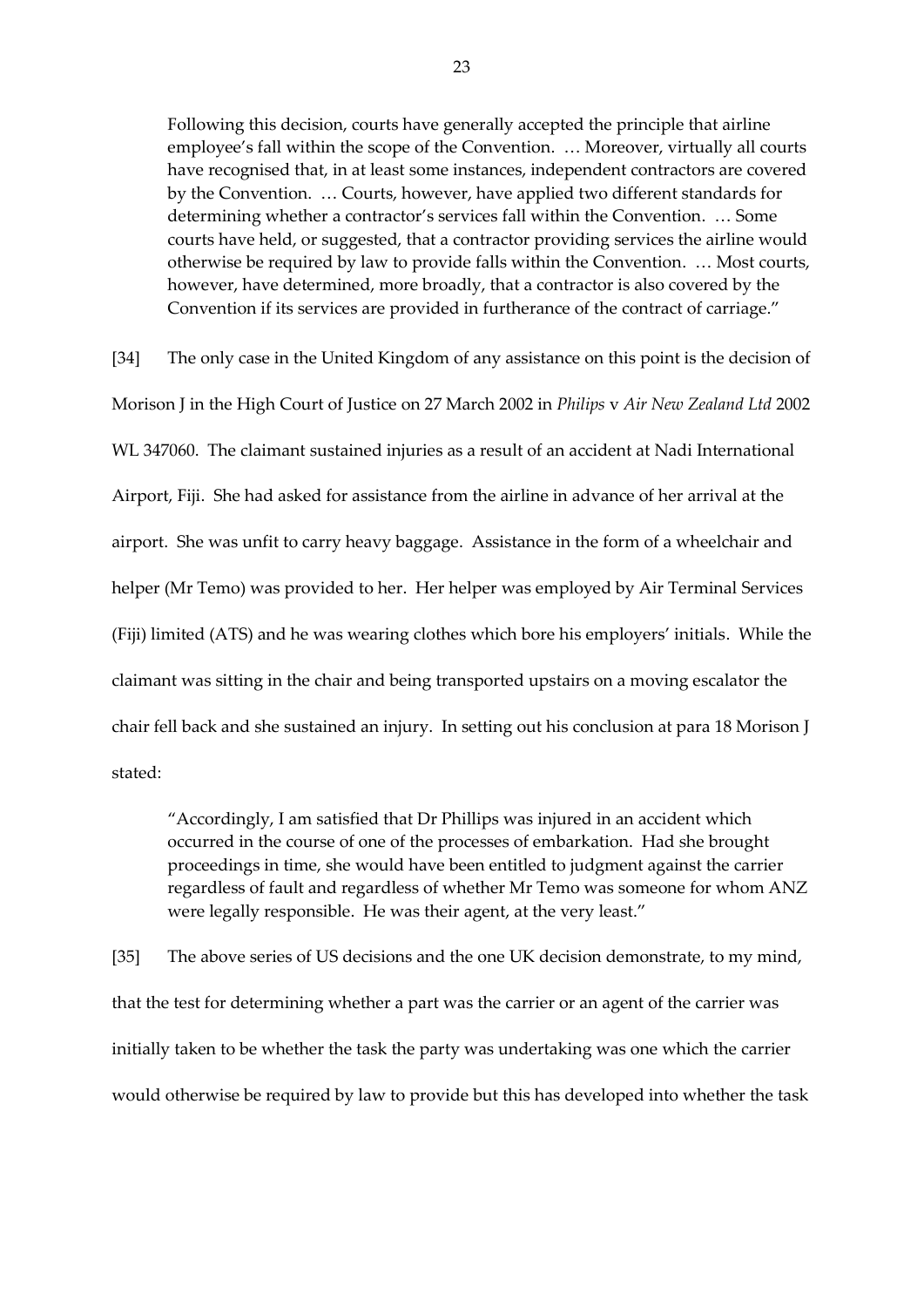was executed in furtherance of the contract of carriage. In my opinion the latter test has now become established as the one which falls to be applied.

#### **Application of the Convention to the facts of the present case**

[36] There is no dispute that the event which caused the injury to Mr Mather was an accident which took place in the course of disembarking within the meaning of Article 17(1). The critical issue, so far as the extent of easyJet's liability is concerned, is whether DRK was acting as the agent of easyJet or as a third party.

[37] DRK provided services to Hamburg Airport under a framework agreement which recognised the roles of both the airport and DRK. Appendix A2 provided: "The contractor's staff who provide transport for the disabled on behalf of Hamburg Airport must deal with customers in a professional, individual and sensitive manner." It also provided for a means by which DRK was paid for its services to the airport and for liabilities for services under the agreement. That agreement was in accord with Regulation (EC) 1107/2006 ("the PRM Regulation") which set out the rights of disabled persons and persons with reduced mobility when travelling by air. The relevant provisions for present purposes are articles 7(6) and 8(1) and (2), which provide:

"7(6). On the arrival by air of a disabled person or person with reduced mobility at an airport to which this Regulation applies the managing body of the airport shall be responsible for ensuring the provision of the assistance specified in in Annex 1 in such a way that the person is able to reach his or her point of departure from the airport …

8(1) The managing body of an airport shall be responsible for ensuring the provision of the assistance specified in Annex I without additional charge to disabled persons and persons with reduced mobility.

8(2). The managing body may provide such assistance itself. Alternatively, in keeping with its responsibility , and subject always to compliance with the quality standards referred to in Article 9(1), the managing body may contract with one or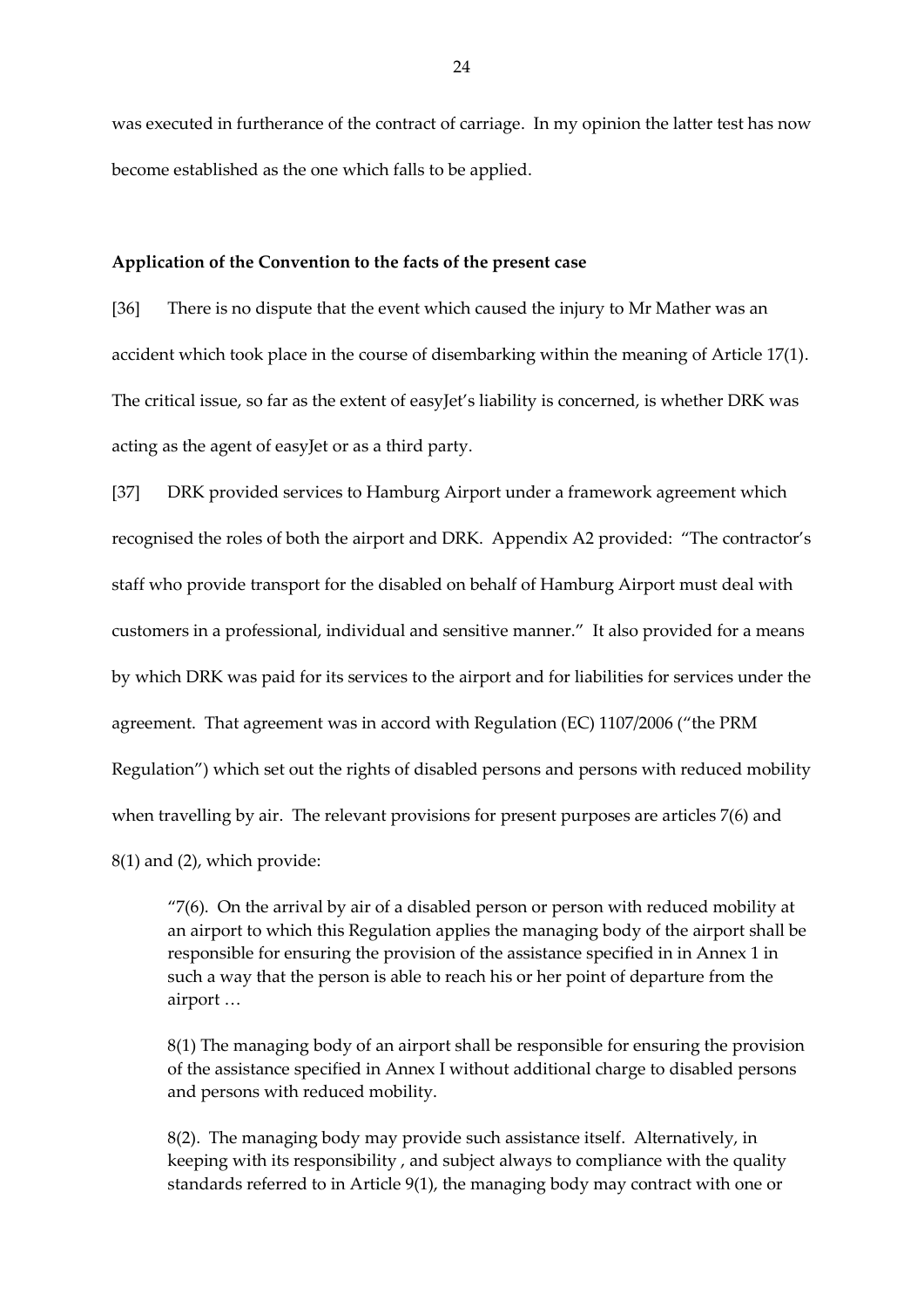more other parties for the supply of such assistance. In cooperation with airport users, through the Airport Users Committee where one exists, the managing body may enter into such a contract or contracts on its own initiative or on request, including from an air carrier, and taking into account the existing services at the airport concerned. In the event that it refuses such a request the managing body shall provide written justification."

[38] The Convention imposes strict liability on a carrier in the case of death of or bodily injury to a passenger in return for a limitation of liability. The carrier cannot exclude or limit its liability for damages not exceeding 100 000 Special Drawing Rights, but it may exclude its liability for damages which exceed that amount if it proves that such damage was not due to the negligence or other wrongful act or omission of itself, its servants or agents or was solely due to the negligence or other wrongful act or omission of a third party (Articles 17 and 21). In this action easyJet maintains that its liability is limited because the accident was caused by DRK, which was not its servant or agent but a third party.

[39] In this case there is no suggestion that DRK was under any contractual obligation to provide services to easyJet for disabled passengers or passengers of reduced mobility. DRK was contracted to Hamburg Airport to provide such services. In domestic law terms DRK was an independent contractor to the airport. There is no suggestion that easyJet even had any say in the choice of the airport's contractors. When an aircraft with a disabled passenger or passenger with reduced mobility was about to land at the airport the practice was for easyJet to notify the airport in advance so that the airport could arrange for personnel to attend at the gate to provide assistance to such passengers in disembarking. In countries in which the PRM Regulation applied these services were paid for through a levy on each passenger separate from the landing charge and part of the ticket price.

[40] Adopting the correct approach to the interpretation of the Convention as set out above and applying the test of whether the services provided by DRK to easyJet were in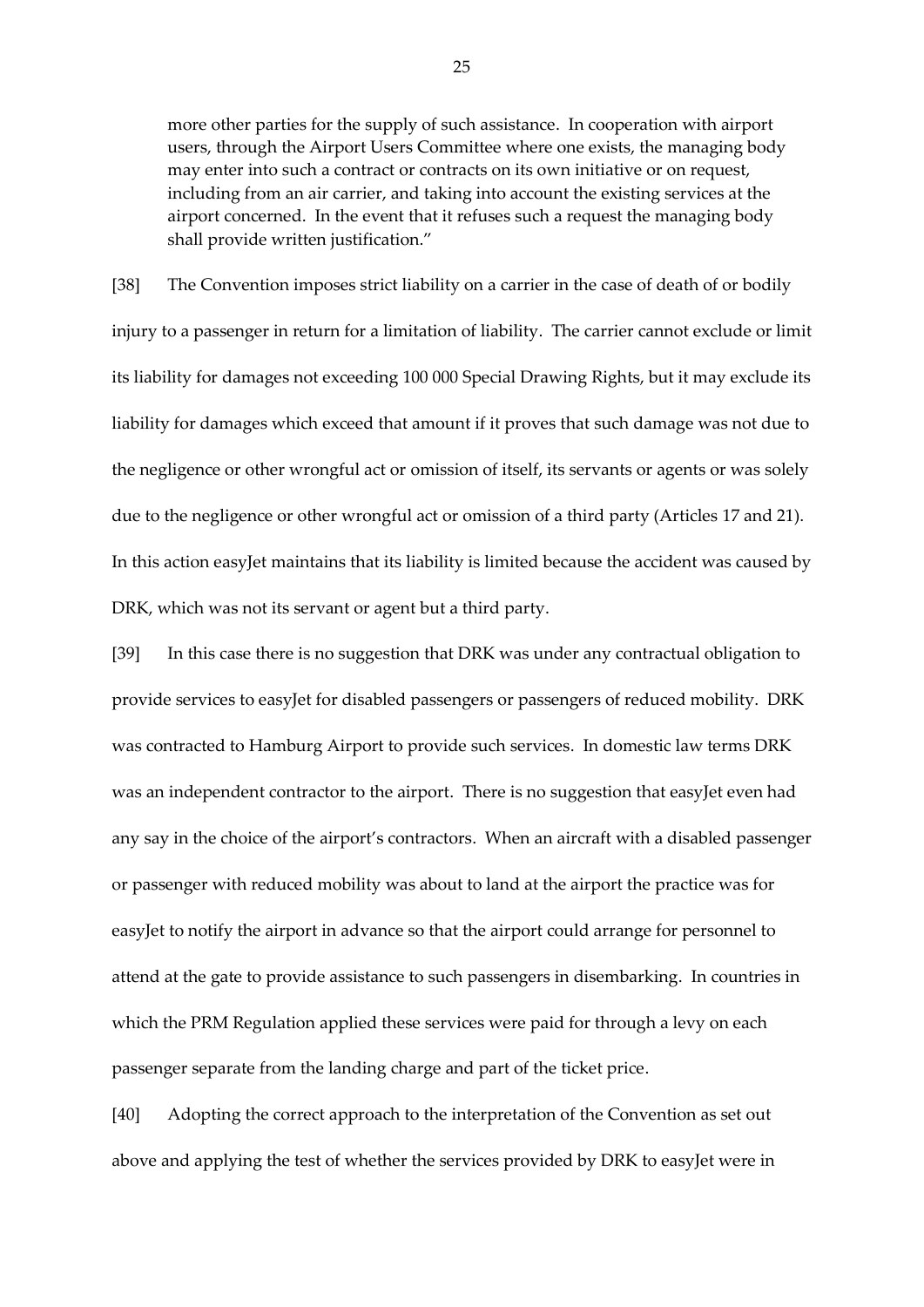furtherance of the contract of carriage I have concluded that DRK must be regarded as the agent of easyJet within the meaning of Article 17 of the Convention. It matters not that there was no direct contractual connection between easyJet and DRK or that DRK was the independent contractor to Hamburg Airport. Wat matters is that the services provided to easyJet were in furtherance of the contract of carriage by assisting Mr Mather to disembark the flight. They were also, in terms of the earlier test, services which easyJet would themselves have been required by law to provide had DRK not provided them as they were part of the process of disembarkation.

[41] Moreover, it has, in my opinion been established that the injury which Mr Mather sustained was due to the negligence of DRK in the person of their employee, Mr Heinz. The direct evidence of Mr Mather about the circumstances of the accident is set out above at para [4]. He mentioned that he thought that the person pushing the wheelchair was rushing. Mr Heinz did not give oral evidence, but I heard hearsay evidence from him through the witness Frank Kohlstadt, the head of DRK at Hamburg Airport. Mr Heinz told Mr Kohldstadt that he had used one of their wheelchairs which caught on a rim or ridge and the passenger slipped out. Mr Kohldstadt thought, but did not know for sure, that Mr Heinz had not used that particular air bridge before. Mr Heinz was under a duty when pushing the wheelchair to keep a lookout for obstacles or dangers in its path and not to push it too quickly so as to impede or prevent his seeing any obstacles or dangers. Had he been keeping a proper lookout he could and should have seen the ridge ahead of him and manoeuvred the wheelchair safely over it. It follows that, in terms of Article 21(2)(a) of the Convention easyJet is liable for unlimited damages as it has not proved that the injury to Mr Mather was not due to its own negligence or other wrongful act or omission or that of its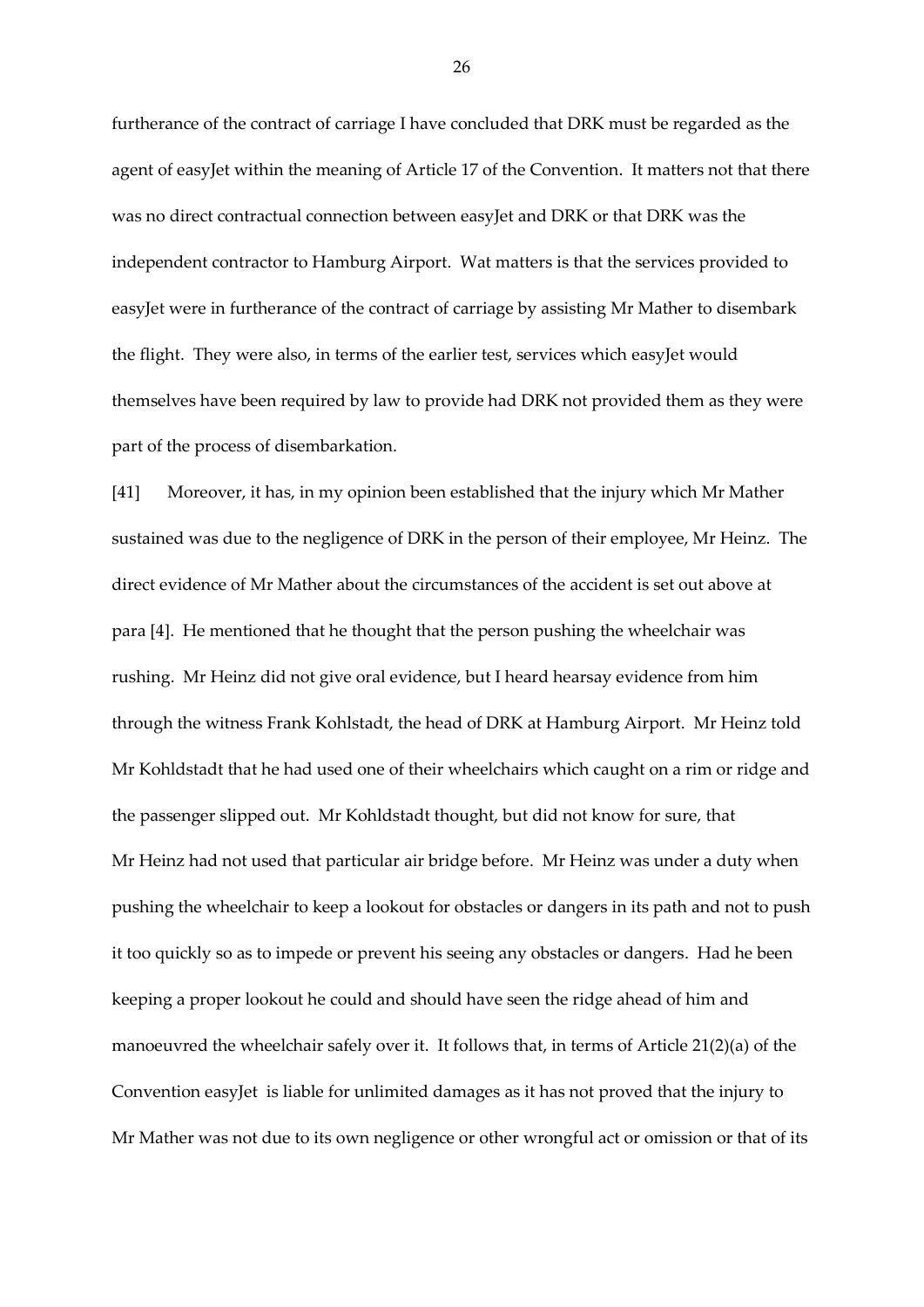servants or agents. Indeed, Mr Mather has proved that the accident was due to the negligence of its agent, DRK.

[42] The PRM Regulation does not affect the rights of a passenger under the Convention. It gives a disabled passenger or a passenger with reduced mobility a right against the airport (if it is within the European Union) for assistance, but it cannot and does not supersede the Convention. Counsel for easyJet finally accepted that it was not relying on the PRM Regulations as a matter of law, but as something which explained the background circumstances of the accident.

#### **easyJet's claim for contribution against DRK**

[43] Article 37 of the Convention provides that nothing in the Convention shall prejudice the question whether a person liable for damage in accordance with its provisions has a right of recourse against any other person. The Convention is silent on which law applies to the claim for contribution. It is therefore necessary to determine first of all which law applies to the question of contribution. In this case there are effectively only two options – German law or English law. DRK was not a party to the contract of carriage between Mr Mather and easyJet and are therefore not bound by the choice of law (English law) agreed in the contract. Recital 17 of Rome II, which was the relevant provision governing choice of law, provided as follows:

"The law applicable should be determined on the basis of where the damage occurs, regardless of the country or countries in which the indirect consequences could occur. Accordingly, in cases of personal injury or damage to property, the country in which the damage occurs should be the country where the injury was sustained or the property was damaged respectively."

Article 4(1) provided: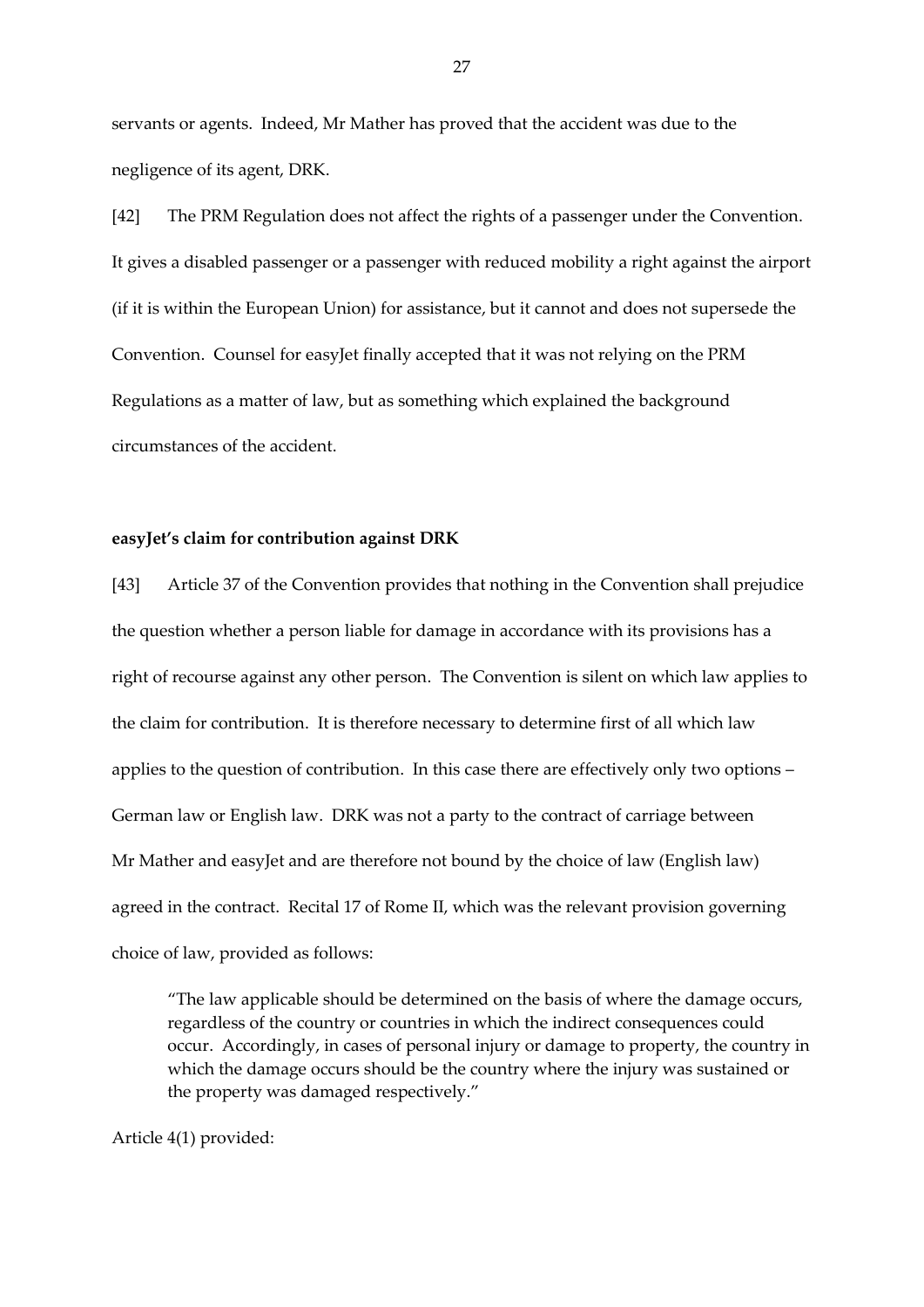"Unless otherwise provided for in this Regulation, the law applicable to a noncontractual obligation arising out of a tort/delict shall be the law of the country in which the damage occurs irrespective of the country in which the event giving rise to the damage occurred and irrespective of the country or countries in which the indirect consequences of that event occur."

Article 15(h) provided that the applicable law governs

"the manner in which an obligation may be extinguished and rules of prescription and limitation, including rules relating to the commencement, interruption and suspension of a period of prescription or limitation."

Section 23A (1) and (4) of the Prescription and Limitation (Scotland) Act 1973 provides:

"**"23A** –(1) Where the substantive law of a country other than Scotland falls to be applied by a Scottish court as the law governing an obligation, the court shall apply any relevant rules of law of that country relating to the extinction of the obligation or the limitation of time within which proceedings may be brought to enforce the obligation to the exclusion of any corresponding rule of Scots law. (4) This section shall not apply in any case where the law of a country other than Scotland falls to be applied by virtue of any choice of law rule contained in the Rome I Regulation or the Rome ii Regulation."

[44] It follows from these provisions that the law applicable to the question of

contribution in this case is German law.

[45] No contribution or apportionment claim was made by easyJet against DRK until intimation of a Minute of Amendment on 24 November 2021. Mr Hohagen gave unchallenged evidence that easyJet's claim for contribution from DRK had to be brought by 31 December 2020 as the standard limitation period under section 199 of the German Civil Code was three years from the end of the year in which the claim arose. Under German law the claim for contribution arose on the date that the accident occurred. It follows that easyJet's claim for contribution from DRK is time-barred.